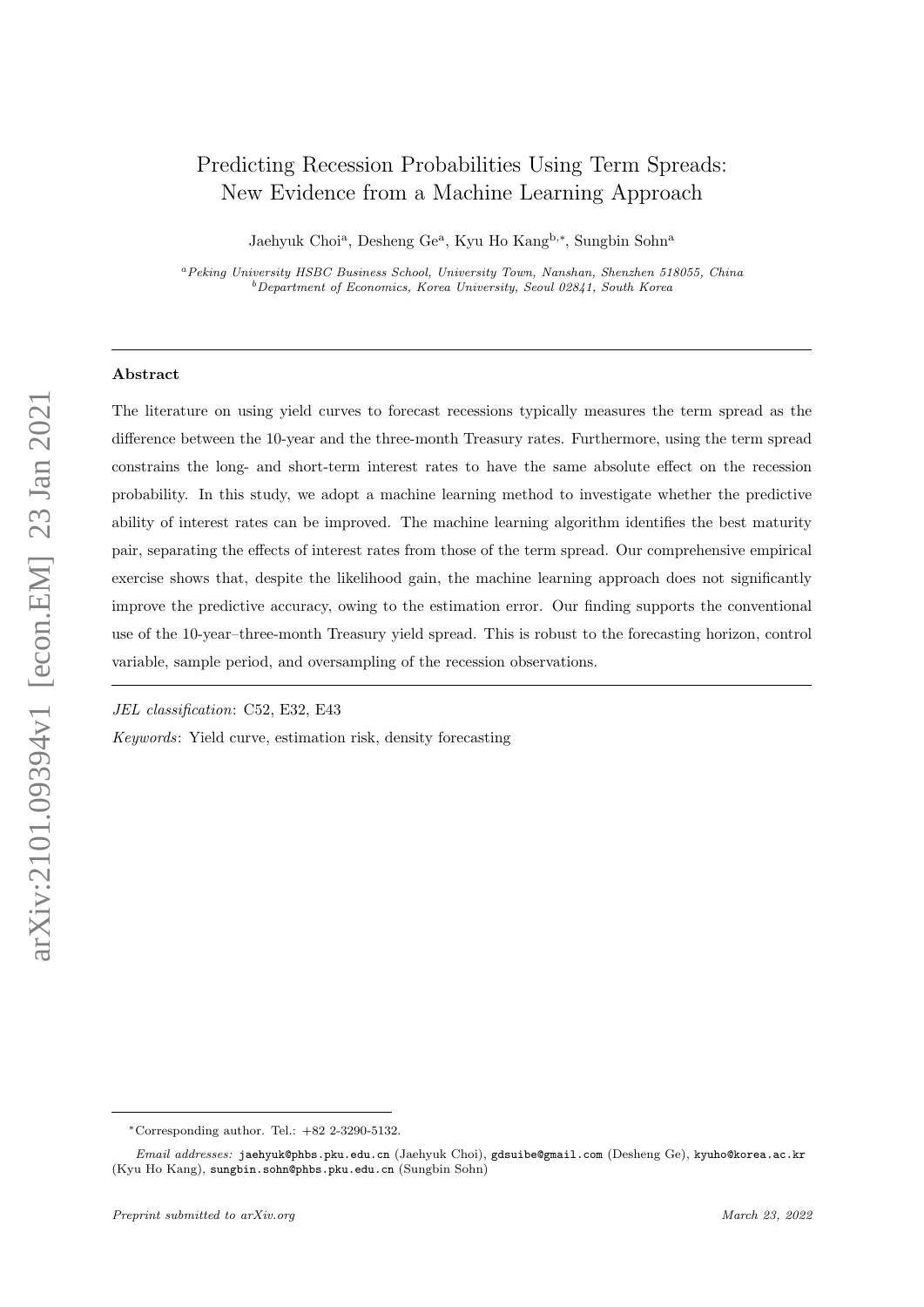## 1. Introduction

The term spread is a well-established indicator of recessions. On average, the yield curve is gently upward sloping and concave. However, over the past 50 years, recessions have often been preceded by a flattening or even an inversion of the curve. Motivated by this stylized fact, numerous empirical studies have examined the ability of the slope of the yield curve or the term spread to predict future recessions.<sup>[1](#page-0-0)</sup>

The literature on using the yield curve to predict recessions typically measures the term spread as the difference between the 10-year bond yield and the three-month bond yield, $2$  and tend to focus on quantifying the predictive power of the term spread at a particular forecasting horizon. The forecasting horizon is usually chosen at four quarters, where the predictive ability of the term spread is maximized [\(Estrella and Trubin,](#page-17-0) [2006;](#page-17-0) [Berge and Jord`a,](#page-17-1) [2011\)](#page-17-1). Few studies have formally discussed criteria for selecting a pair of short- and long-term interest rates from a number of bond yields with different maturities. Moreover, using the term spread as a predictor implies that the absolute values of the coefficients of the short-term and long-term interest rates are constrained to be the same.

Government bond yields are determined by the sum of the market expectation and the risk premium. While the risk premium is counter-cyclical, the policy rates are pro-cyclical, and the market expectation component is the expected path of future short-term rates. If the risk premium is very small, the term spread contains much predictive information about future business cycles and future policy rates. However, the portion of the market expectation component in a bond yield differs across the maturity. In addition, liquidity risk premiums are strongly time varying, particularly in the short-term Treasury bill markets [\(Goyenko et al.,](#page-17-2) [2011\)](#page-17-2). Therefore, the predictive ability of the term spread can be sensitive to the maturity combination. For the same reason, the absolute regression effects of the interest rates on the recession probability are not necessarily the same, and the short- and long-term interest rates may have separate effects from the spread.

The question we address here is whether relaxing the restrictions on the fixed maturity pair and the coefficients can improve the predictive ability of the bond yields. This question is particularly important from a statistical point of view. If the answer is yes, then the choice of maturity pair should be included in the prediction procedure, and the short- and long-term yields should be used as separate predictors. However, if the answer is no, then the estimation error is substantial, and the conventional use of the 10-year–three-month Treasury yield spread is justified.

To answer the question, we use a machine learning (ML) framework to search for the best maturity

<sup>1</sup>[Stock and Watson](#page-18-0) [\(1989\)](#page-18-0) and [Estrella and Hardouvelis](#page-17-3) [\(1991\)](#page-17-3) find evidence in support of the predictive power of the slope of the yield curve for continuous real activity variables. Since then, several works have reported the predictive ability of the term spread for recessions as well, including [Estrella](#page-17-4) [\(2005\)](#page-17-4), [Rudebusch and Williams](#page-18-1) [\(2009\)](#page-18-1), [Ergungor](#page-17-5) [\(2016\)](#page-17-5), [Engstrom and Sharpe](#page-17-6) [\(2018\)](#page-17-6), [Johansson and Meldrum](#page-18-2) [\(2018\)](#page-18-2), and [Bauer and Mertens](#page-17-7) [\(2018a\)](#page-17-7). In particular, [Rudebusch](#page-18-1) [and Williams](#page-18-1) [\(2009\)](#page-18-1) show that a simple prediction model based on the term spread outperforms professional forecasters at predicting recessions three and four quarters ahead.

<sup>2</sup>This term spread is analyzed by [Estrella](#page-17-4) [\(2005\)](#page-17-4); [Estrella and Trubin](#page-17-0) [\(2006\)](#page-17-0). See also [Bauer and Mertens](#page-17-8) [\(2018b\)](#page-17-8) for a comparison of its performance with that of other term spreads.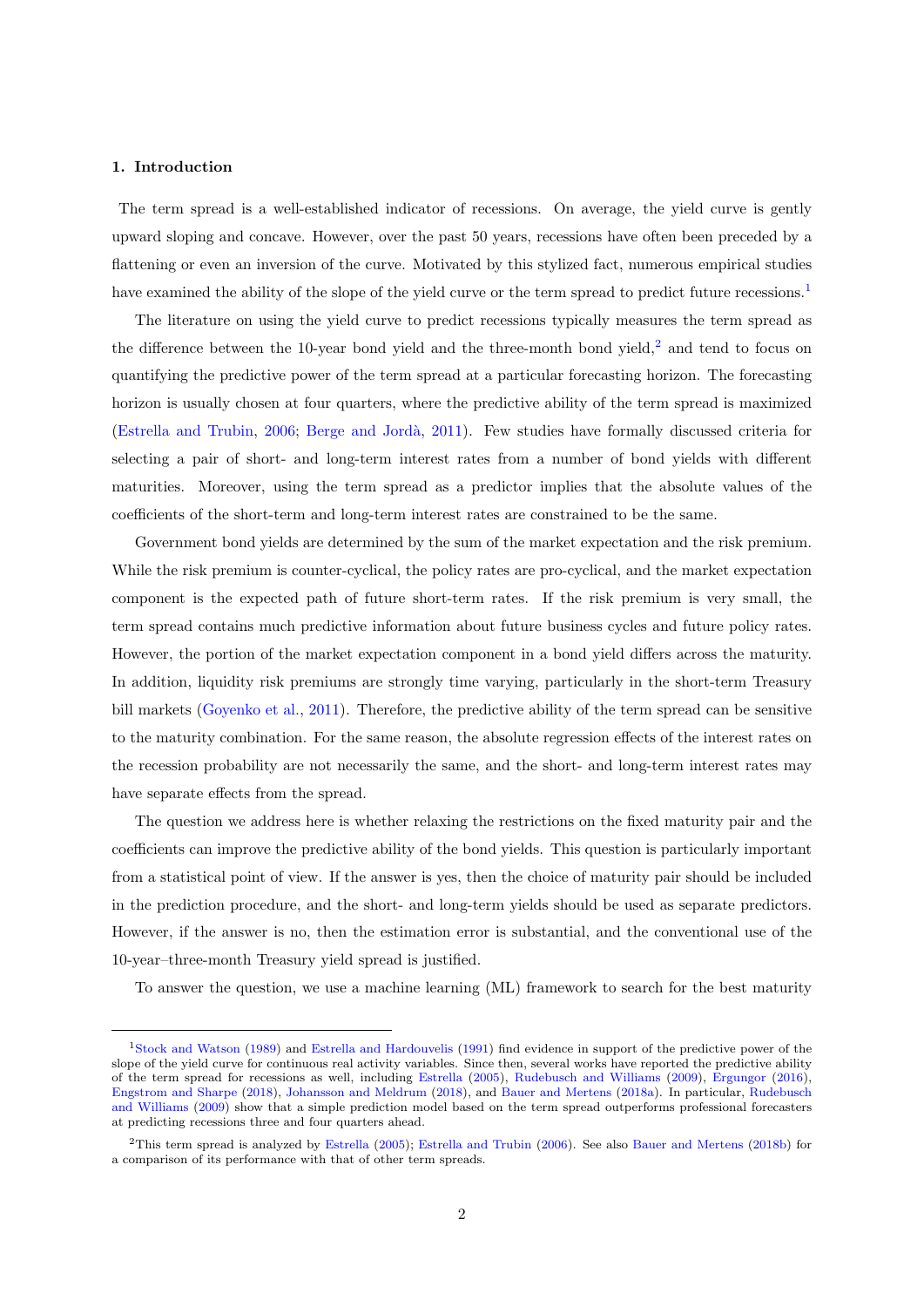combination and the coefficients of the interest rates simultaneously. Specifically, we select two maturities from among the nine bond yield series based on a logistic regression with  $L_1$  regularization for multiple forecasting horizons. Next, we validate the classification algorithm by comparing the out-of-sample prediction against the benchmark spread (i.e., the 10-year–three-month term spread).

Our two key findings are based on US data for the period June 1961 to July 2020. First, the optimal maturity pairs for most horizons vary (10 year, three month). For instance, for the one-quarter-ahead recession prediction, (10 year, six month) is selected by the machine learning algorithm. The 20-year–oneyear spread performs best for horizons of seven and eight quarters. In addition, the absolute effect of the short-term yield is found to be larger than that of the long-term yield. Second, and more importantly, we find that the prediction gain from the maturity pair optimization or separation of the regression effects is not statistically significant. In particular, the benchmark spread provides better forecasts than those of the machine learning approach for short- and medium-term horizons. These findings are robust, even when controlling the leading business cycle index. The poor performance of the proposed approach indicates that the efficiency loss from the estimation risk dominates the likelihood gain.

In summary, based on a comprehensive empirical analysis, we provide new and interesting evidence justifying the conventional use of the 10-year–three-month term spread. This is our main contribution to the literature on estimating the probability of a recession using yield curve information. The remainder of this paper is organized as follows. In Section [2,](#page-2-0) we discuss our machine learning algorithm and data. Section [3](#page-5-0) presents our findings, and Section [4](#page-14-0) concludes the paper.

## <span id="page-2-0"></span>2. Machine Learning Algorithm and Data

# <span id="page-2-1"></span>2.1. Logistic Regression with  $L_1$  Regularization

We let  $y_t$  denote the binary recession indicator at month t (one if a recession, zero if not). The k-monthahead recession probability  $\hat{y}_{t+k}$  at month t is predicted as

$$
\hat{y}_{t+k} = \text{Prob}(y_{t+k} = 1|\mathbf{x}_t) = \phi(-\beta_0 - \boldsymbol{\beta}^T \mathbf{x}_t),
$$

where  $\phi(z) = (1 + e^{-z})^{-1}$ ,  $\mathbf{x}_t$  is the Treasury yield vector of p different maturities at month t,  $\beta$  is the corresponding coefficient vector, and  $\beta_0$  is the intercept. Note that the sign of  $\beta_0 + \beta^T \mathbf{x}_t$  is deliberately negated inside the logistic function,  $\phi(\cdot)$  so that the recession probability increases when the linear combination of the yields becomes more negative. This ensures consistency with the stylized fact that a recession is typically followed by a negative term spread, defined as the long-term yield minus the short-term yield.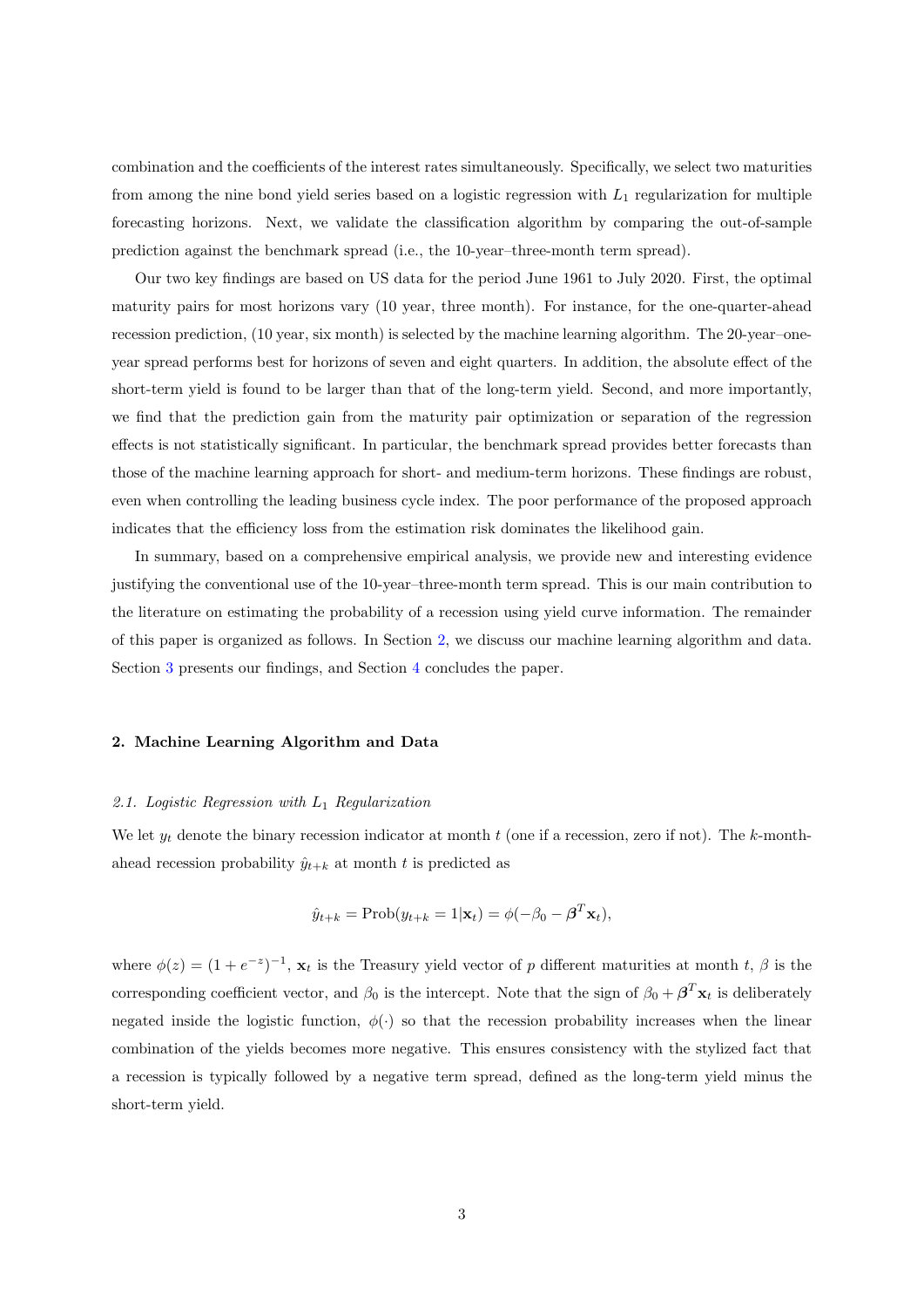Our model differs from a traditional logistic regression, in that, large coefficient values are penalized, and the likelihood is maximized. Specifically, we find  $\beta$  and  $\beta_0$  that minimize the cost function,

<span id="page-3-0"></span>
$$
J(\beta_0, \beta) = -\log L(\beta_0, \beta) + \lambda ||\beta||_1 \quad (\lambda \ge 0),
$$
\n(1)

where  $\|\beta\|_1 = |\beta_1| + \cdots + |\beta_p|$  is the  $L_1$  norm of the coefficient vector, and log L is the log likelihood over the training period  $\mathcal{T}$ ,

<span id="page-3-1"></span>
$$
\log L(\beta_0, \beta) = \sum_{t+k \in \mathcal{T}} \left( y_{t+k} \ln(\hat{y}_{t+k}) + (1 - y_{t+k}) \ln(1 - \hat{y}_{t+k}) \right). \tag{2}
$$

The regression for continuous variables with the same  $L_1$  regularization is well known as the least absolute shrinkage and selection operator (LASSO) [\(Hastie et al.,](#page-18-3) [2009\)](#page-18-3). The LASSO differs from the ridge regression, which instead uses the  $L_2$  norm  $\|\boldsymbol{\beta}\|_2 = \beta_1^2 + \cdots + \beta_p^2$ . The use of  $L_1$  or  $L_2$  regularization tends to make the coefficients smaller in magnitude as the regularization strength  $\lambda$  increases, hence the shrinkage regression. The shrinkage regression method has recently been adopted in economic forecasting. For example, [Hall](#page-18-4) [\(2018\)](#page-18-4) uses elastic-net regularization [\(Zou and Hastie,](#page-18-5) [2005\)](#page-18-5), where both  $L_1$  and  $L_2$ penalties are used for regularization; see [Kim and Swanson](#page-18-6) [\(2018\)](#page-18-6) for the effectiveness of the shrinkage method in predicting various macroeconomic variables.

Although the  $L_1$  penalty makes the optimization more difficult than when using the quadratic  $L_2$ penalty, it is attractive because it forces certain coefficients to be set to zero; see the graphical interpretation in [Hastie et al.](#page-18-3) [\(2009,](#page-18-3) Figure 3.11). Therefore, it effectively simplifies the model by using only a small subset of the input variables, thus performing a feature selection. In contrast, the  $L_2$  regularization does not set the coefficients to zero, although it does shrink the magnitudes.

The logit model with  $L_1$  regularization is a natural choice of algorithm for this study because we aim to simultaneously extract two maturities and find their coefficients from the term structure, without any prior knowledge. We do not consider more complicated machine learning algorithms that make full use of the rates from all maturities. Indeed, previous studies have adopted methods such as support vector machines [\(Gogas et al.,](#page-17-9) [2015\)](#page-17-9) and boosted regression trees (Döpke et al., [2017\)](#page-17-10). However, although these methods may be of interest on their own, they are not appropriate for studying the prediction power of the term spread.

Note the following with regard to implementation. Because the coefficient magnitude is in the objective function, equation [\(1\)](#page-3-0), the optimization result depends on the scale of the input variables. Therefore, each feature variable is normalized using a z-score before the optimization [\(Hastie et al.,](#page-18-3) [2009\)](#page-18-3). In the remainder of the paper, the coefficients  $(\beta_0, \beta)$  are reported in the original scale, unless stated other-wise. We use the regularized logistic regression in the scikit-learn Python package of [Pedregosa et al.](#page-18-7)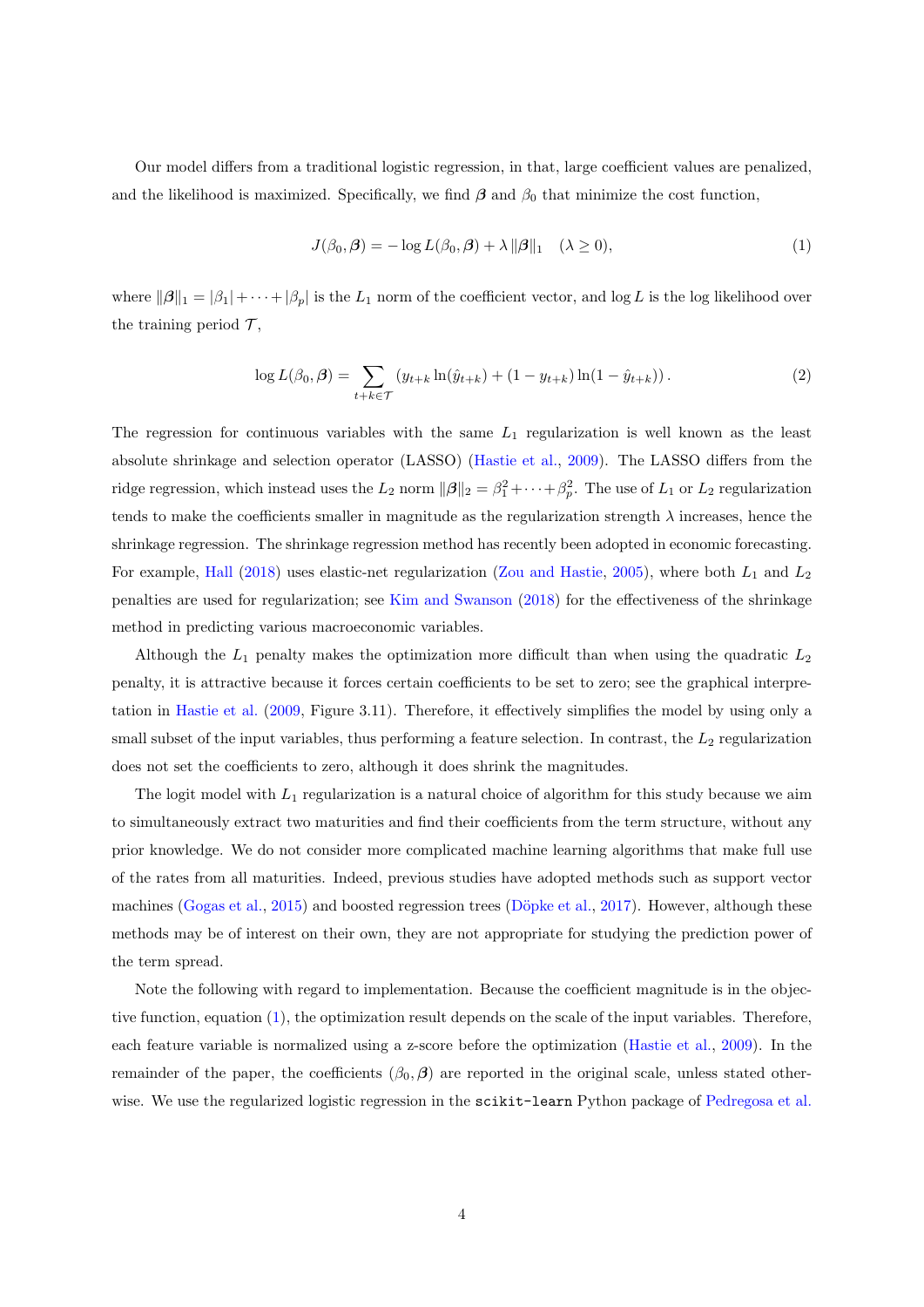[\(2011\)](#page-18-7) to solve  $\beta_0$  and  $\beta$ , given  $\lambda$ <sup>[3](#page-0-0)</sup>. In searching for  $\lambda$ , we geometrically set the regularization strength as  $\lambda = 2^{k/10}$ , and increase the integer k from a large negative value. Then, we report the first value of  $\lambda$  at which the number of nonzero coefficients in  $\beta$  becomes the desired number (i.e., two).

### 2.2. Competing Specifications

Suppose that the pair of Treasury yields at month  $t$  extracted from the  $L_1$  regularization are denoted by  $(x_{i,t}, x_{j,t})$ , and are dependent on the forecasting horizon. The resulting predictive model is given by

$$
\mathcal{M}(generalized\ spread\ of\ the\ ML\ pair)
$$
  

$$
\hat{y}_{t+k} = \phi(-\beta_0 - \beta_i x_{i,t} - \beta_j x_{j,t}).
$$

We refer to the linear combination of the yields and a constant,  $\beta_0 + \beta_i x_{i,t} + \beta_j x_{j,t}$ , as a generalized spread of the ML pair. To evaluate the prediction performance of the generalized spread, we compare the proposed model with its three nested logit models. The first alternative model uses the term spread measured by the simple difference of the ML pair (hereafter, the simple spread of the ML pair). That is, the model is given by

$$
\mathcal{M}(simple\ spread\ of\ the\ ML\ pair)
$$
  

$$
\hat{y}_{t+k} = \phi(-\beta_0 - \beta_i(x_{i,t} - x_{j,t})),
$$

where the absolute regression effects of  $x_{i,t}$  and  $x_{j,t}$  are constrained to be the same (i.e.,  $\beta_i = -\beta_j$ ).

In the second model, the conventional yield pair is used without the coefficient restriction, as follows:

 $M(\text{generalized spread of the conventional pair})$  $\hat{y}_{t+k} = \phi(-\beta_0 - \beta_i l_t - \beta_j s_t),$ 

where  $l_t$  and  $s_t$  are the 10-year and three-month yields, respectively, at month t. The third model is the benchmark and the most restricted version of the proposed model, in which the simple spread of the conventional pair is used as a predictor:

 $M(simple\; spread\; of\; the\; conventional\; pair)$ 

$$
\hat{y}_{t+k} = \phi(-\beta_0 - \beta_i(l_t - s_t)).
$$

By comparing the proposed model with these nested frameworks, we separately identify the importance of the maturity pair selection and that of the coefficient restriction. Note that the model parameters

<sup>3</sup>The class can be downloaded from scikit-learn.org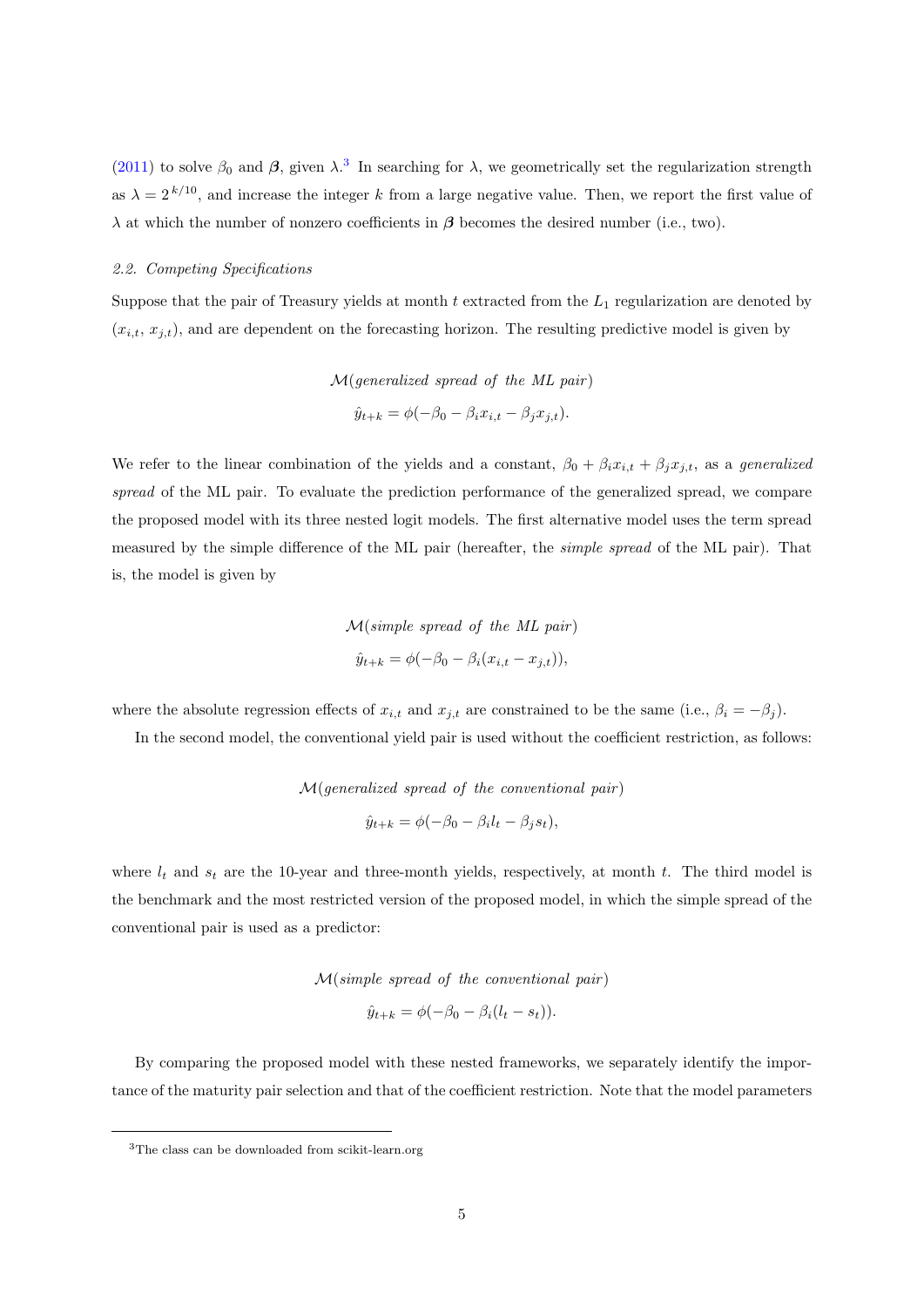are searched in order to maximize the log likelihood in equation [\(2\)](#page-3-1) without regularization in the nested models.

### 2.3. Data

We describe the data used in the analysis. For the binary state of a recession,  $y_t$ , we use the monthly periods of recessions defined by the National Bureau of Economic Research (NBER). For the yield curve  $x_t$ , we use the monthly averaged constant maturities time series of the Treasury yields from the H.15 page of the Federal Reserve website. Our sample period is June 1961 to July 2020. For this period, we use three- and six-month and one-, two-, three-, five-, seven-, 10-, and 20-year yields. Because not all series are available in the early part of the sample period, alternative sources are used to fill in the missing data. The three- and six-month Treasury bill rates until August 1981 are taken as the secondary market rates from the same website. Because they are recorded on a discount basis, we convert them to a bond-equivalent basis, as in [Estrella](#page-17-4) [\(2005\)](#page-17-4). The two- and seven-year yields until May 1976 and June 1969, respectively, are obtained from the zero-coupon Treasury yield curve by Gürkaynak et al. [\(2006\)](#page-17-11). We split the overall period into training (in-sample) and test (out-of-sample) periods at the end of 1995.

# <span id="page-5-0"></span>3. Results

This section reports the results of the best pair selection for a wide range of forecasting horizons, including its associated coefficients, and discusses the implications of these results. As a baseline examination, we use the period June 1961 to December 1995 for training (pair selection and coefficient estimation), and the period since 1996 for testing (out-of-sample evaluation). Then, we check the robustness of the findings by trying alternative training/test periods and handling the problems of imbalanced classification and missing variables.

## 3.1. Pair and Coefficient Selection Using Machine Learning

Figure [1](#page-6-0) visually illustrates the best pair-selection process described in Section [2.1.](#page-2-1) As we increase the magnitude of the penalty parameter,  $\lambda$ , in equation [\(1\)](#page-3-0), the coefficients of the features with little contribution to the likelihood maximization are set to zero. We continue increasing the penalty strength until only two yields survive. In the case of the 12-month-ahead recession prediction, three-month and seven-year yields survive as the pair that best explains the recession from June 1961 to December 1995.

Panel A in Table [1](#page-7-0) summarizes the results of the machine learning analyses for the various forecasting horizons. There are two main findings. First, we find that for every forecasting horizon, one long-term and one short-term yield are selected as the best pair for recession prediction, and their coefficients have positive and negative signs, respectively. This confirms the use of the term spread in the past literature. However, unlike the conventional approach, the best prediction performance is achieved with a pair other than the 10-year and three-month yields. Specifically, when the forecasting horizon is relatively short (three or six months), the Treasury yields with 10-year and six-month maturities are the best predictors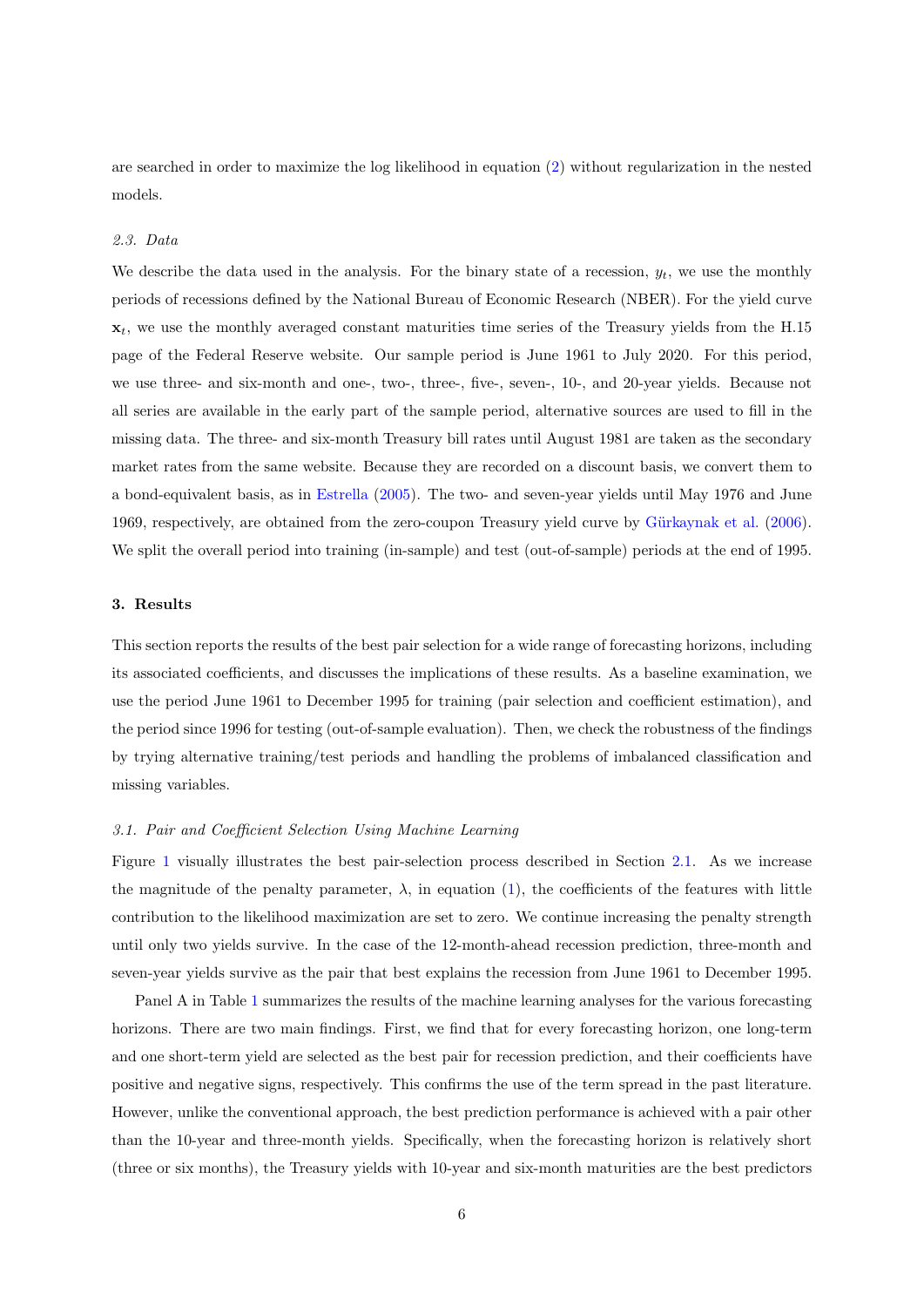<span id="page-6-0"></span>Figure 1: The path of the coefficients in forecasting using the 12-month horizon as a function of the  $L_1$  regularization strength  $\lambda$  with a 12-month forecasting horizon. The black dotted line is the value of  $\lambda = 0.3536$ , where only two variables (i.e., the seven-year and three-month yields) are left. The training period is June 1961 to December 1995.



of a recession. For long horizons (18, 21, 24 months), the longest available term (20-year) yield and a short-term yield (three-month, six-month, or one-year, depending on the forecasting horizon) work as the best pair. These findings are roughly consistent with the notion that longer-term yields reflect information about a relatively more distant future.

Second, the optimal coefficients of the generalized term spread are close to, but different from  $(1, -1)$ . In predicting the 12-month-ahead recession using the training period up to 1995, the coefficients for the seven-year and three-month yields are 1.039 and  $-1.231$ , respectively. For all forecasting horizons, the coefficient of the short-term yield is bigger in magnitude than that of the associated long-term yield, suggesting that the short-term yield plays a greater role in recession prediction than implied by a simple term spread. Interestingly, we find that the larger absolute effect of the short-term yields is more pronounced, particularly when the forecasting horizon is shorter. For example, the absolute coefficient ratio of shorter- and longer-term yields is  $1.744 \left(= \left|\frac{-0.790}{0.453}\right|\right)$  in three-month-ahead forecasting, but this decreases to 1.382  $\left(= \left|\frac{-1.069}{0.733}\right|\right)$ , 1.184  $\left(= \left|\frac{-1.231}{1.039}\right|\right)$ , and 1.069  $\left(= \left|\frac{-0.409}{0.383}\right|\right)$  for six-, 12- and 24-monthahead forecasting, respectively. This pattern implies that the machine learning approach may improve the simple term spread, particularly for shorter-horizon recession predictions.

Figure [2](#page-8-0) depicts the generalized term spread (upper panel) and the implied 12-month-ahead recession probability (lower panel). The shaded vertical bar indicates the recession periods, and the dotted black line divides the training (in-sample) and test (out-of-sample) periods. We observe clear spikes in the probability during (or ahead of) recessions. Interestingly, the most recent recession (starting March 2020) is quite precisely detected by the generalized term spread, despite the fact that we use the sample only until 1995 for the parameter estimation, and that the recession was officially announced in June 2020. This figure provides a visual validation for the generalized term spread in recession prediction.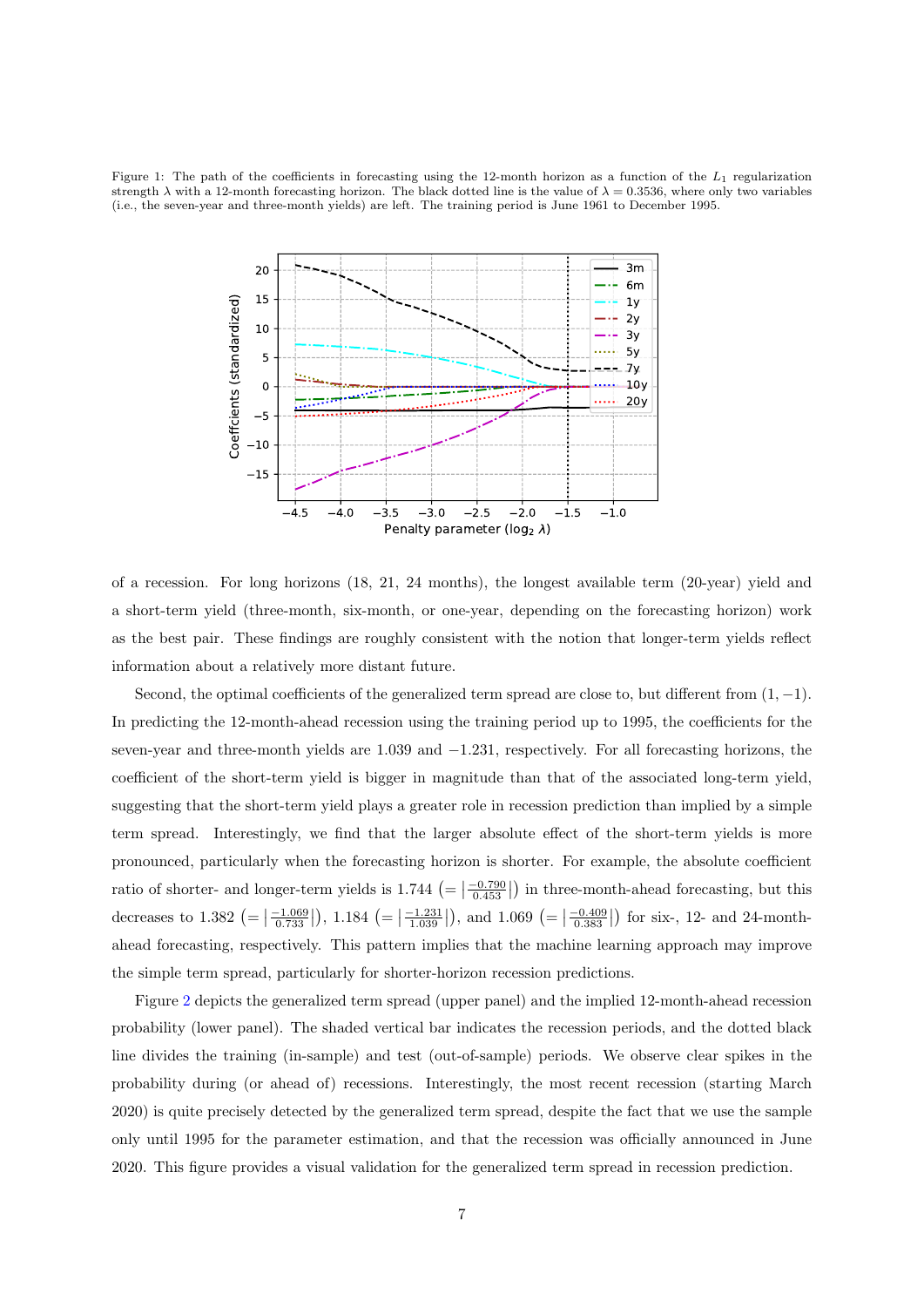<span id="page-7-0"></span>Table 1: Pair and coefficient selection from the training period, 1961–1995 Panel A presents the results for the best pair and coefficients selected by machine leaning for several forecasting horizons. Panel B presents the recession prediction performance for the simple term spread of the pair selected in Panel A. Panel C (D) presents the performance for the generalized (simple) term spread of the conventional 10-year and three-month pair.  $\lambda$  is the strength of the  $L_1$ penalty, AUC<sub>train</sub> (AUC<sub>test</sub>) is the area under the ROC in the training (test) period, log L (log PPL) is the average log likelihood (PPL) in the training (test) period, and the EBF is the ratio of the PPL of an alternative model to that of the benchmark model. The longest maturity in the sample is 20 years.

| Horizon                                              | Pair      | $\overline{\beta}$                              | $\lambda$   | $AUC_{train}$ | $AUC_{test}$ | log L    | $log$ PPL | <b>EBF</b> |  |
|------------------------------------------------------|-----------|-------------------------------------------------|-------------|---------------|--------------|----------|-----------|------------|--|
| Panel A. Generalized spread of the ML pair           |           |                                                 |             |               |              |          |           |            |  |
| 3                                                    | (10y, 6m) | $(0.453, -0.790)$                               | 0.871       | 0.902         | 0.529        | $-0.282$ | $-0.459$  | 0.912      |  |
| $\overline{6}$                                       | (10y, 6m) | $(0.773, -1.069)$                               | 0.933       | 0.937         | $\,0.644\,$  | $-0.255$ | $-0.413$  | 0.931      |  |
| $\boldsymbol{9}$                                     | (10y, 3m) | $(0.926, -1.191)$                               | 0.933       | 0.939         | 0.766        | $-0.246$ | $-0.334$  | 0.956      |  |
| $12\,$                                               | (7y, 3m)  | $(1.039, -1.231)$                               | $\,0.354\,$ | 0.919         | $0.850\,$    | $-0.270$ | $-0.277$  | 0.981      |  |
| 15                                                   | (7y, 3m)  | $(0.893, -1.010)$                               | 0.500       | 0.868         | 0.890        | $-0.304$ | $-0.258$  | 0.990      |  |
| $18\,$                                               | (20y, 3m) | $(0.428, -0.538)$                               | $2.639\,$   | 0.806         | 0.899        | $-0.343$ | $-0.271$  | 0.985      |  |
| 21                                                   | (20y, 6m) | $(0.402, -0.464)$                               | 1.741       | 0.744         | 0.898        | $-0.369$ | $-0.276$  | 1.000      |  |
| 24                                                   | (20y, 1y) | $(0.383, -0.409)$                               | 1.231       | 0.671         | $\,0.892\,$  | $-0.391$ | $-0.283$  | $1.016\,$  |  |
| Panel B. Simple spread of the ML pair                |           |                                                 |             |               |              |          |           |            |  |
| $\,3$                                                | (10y, 6m) | $(0.956, -0.956)$                               |             | 0.810         | 0.523        | $-0.319$ | $-0.380$  | 0.987      |  |
| $\,6$                                                | (10y, 6m) | $(1.274, -1.274)$                               |             | 0.879         | 0.657        | $-0.279$ | $-0.353$  | 0.989      |  |
| $\boldsymbol{9}$                                     | (10y, 3m) | $(1.396, -1.396)$                               |             | 0.901         | 0.780        | $-0.263$ | $-0.289$  | $1.000\,$  |  |
| 12                                                   | (7y, 3m)  | $(1.342, -1.342)$                               |             | 0.892         | 0.861        | $-0.280$ | $-0.250$  | 1.008      |  |
| $15\,$                                               | (7y, 3m)  | $(1.119, -1.119)$                               |             | 0.857         | 0.898        | $-0.308$ | $-0.247$  | 1.001      |  |
| $18\,$                                               | (20y, 3m) | $(0.759, -0.759)$                               |             | 0.791         | 0.916        | $-0.341$ | $-0.252$  | 1.004      |  |
| 21                                                   | (20y, 6m) | $(0.599, -0.599)$                               |             | 0.733         | $0.907\,$    | $-0.368$ | $-0.265$  | 1.011      |  |
| 24                                                   | (20y, 1y) | $(0.518, -0.518)$                               |             | 0.669         | 0.903        | $-0.390$ | $-0.273$  | 1.026      |  |
| Panel C. Generalized spread of the conventional pair |           |                                                 |             |               |              |          |           |            |  |
| $\,3$                                                | (10y, 3m) | $(0.407, -0.769)$                               |             | 0.901         | 0.519        | $-0.288$ | $-0.458$  | 0.913      |  |
| $\,6$                                                | (10y, 3m) | $(0.762, -1.094)$                               |             | 0.940         | 0.630        | $-0.258$ | $-0.416$  | 0.929      |  |
| $\boldsymbol{9}$                                     | (10y, 3m) | $(1.031, -1.295)$                               |             | 0.938         | 0.767        | $-0.245$ | $-0.338$  | 0.952      |  |
| 12                                                   | (10y, 3m) | $(0.983, -1.162)$                               |             | 0.915         | 0.836        | $-0.271$ | $-0.284$  | 0.974      |  |
| $15\,$                                               | (10y, 3m) | $(0.841, -0.951)$                               |             | 0.858         | 0.881        | $-0.308$ | $-0.260$  | 0.988      |  |
| $18\,$                                               | (10y, 3m) | $(0.646, -0.738)$                               |             | 0.796         | 0.893        | $-0.341$ | $-0.263$  | 0.993      |  |
| 21                                                   | (10y, 3m) | $(0.438, -0.510)$                               |             | 0.709         | 0.880        | $-0.376$ | $-0.277$  | 0.999      |  |
| 24                                                   | (10y, 3m) | $(0.245, -0.292)$                               |             | 0.619         | 0.877        | $-0.403$ | $-0.297$  | 1.002      |  |
|                                                      |           | Panel D. Simple spread of the conventional pair |             |               |              |          |           |            |  |
| 3                                                    | (10y, 3m) | $(0.823, -0.823)$                               |             | 0.794         | 0.521        | $-0.333$ | $-0.367$  | 1.000      |  |
| $\,6$                                                | (10y, 3m) | $(1.158, -1.158)$                               |             | 0.871         | 0.654        | $-0.290$ | $-0.342$  | 1.000      |  |
| 9                                                    | (10y, 3m) | $(1.396, -1.396)$                               |             | 0.901         | 0.780        | $-0.263$ | $-0.289$  | 1.000      |  |
| $12\,$                                               | (10y, 3m) | $(1.258, -1.258)$                               |             | 0.894         | 0.846        | $-0.280$ | $-0.258$  | 1.000      |  |
| 15                                                   | (10y, 3m) | $(1.018, -1.018)$                               |             | 0.850         | 0.890        | $-0.312$ | $-0.248$  | 1.000      |  |
| $18\,$                                               | (10y, 3m) | $(0.786, -0.786)$                               |             | 0.783         | 0.901        | $-0.344$ | $-0.256$  | $1.000\,$  |  |
| 21                                                   | (10y, 3m) | $(0.541, -0.541)$                               |             | 0.697         | 0.890        | $-0.378$ | $-0.276$  | 1.000      |  |
| 24                                                   | (10y, 3m) | $(0.305, -0.305)$                               |             | 0.610         | 0.892        | $-0.404$ | $-0.299$  | 1.000      |  |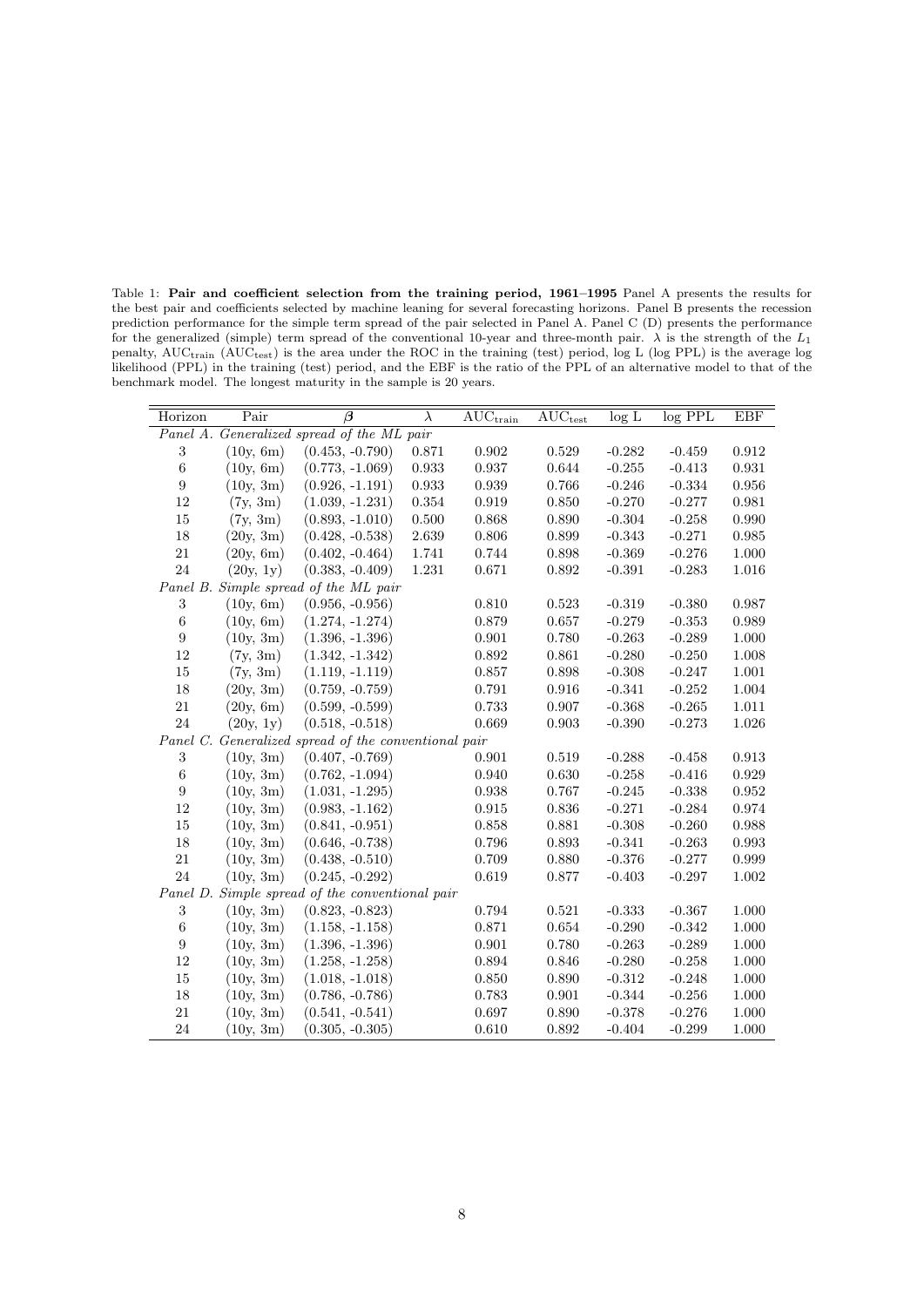<span id="page-8-0"></span>Figure 2: The generalized term spread and the implied recession probability 12 months ahead. The shaded vertical bars indicate the recession periods defined by the NBER. The dotted black line divides the training (in-sample) and test (out-of-sample) periods; the training period is June 1961 to December 1995, and the test period is until July 2020. Note that the train–test split in the upper panel is 12 months behind (i.e., December 1994), owing to the forecasting horizon.



## 3.2. Prediction Performance Evaluation

The key question we address in this study is whether the generalized term spread based on the machine leaning approach outperforms the simple term spread of the conventional pair. To this end, we compare the out-of-sample recession prediction performance of the four competing models; the results can be found in Table [1.](#page-7-0)

The predictive recession probability accuracy is measured by the log posterior predictive likelihood (PPL). The empirical Bayes factor (EBF) is the ratio of the PPL of an alternative model to that of the benchmark model. An EBF larger than one indicates stronger support for the alternative model than the benchmark model by the data. Table [1](#page-7-0) shows that, for all forecasting horizons, the proposed model, M(generalized spread of the ML pair), is not preferred to its nested competing models in terms of the log PPL. For the horizons of three, six, and nine months, the benchmark,  $\mathcal{M}(simple\ spread\ of\ the$ conventional pair), provides the best forecasts. Although  $\mathcal{M}(simple\ spread\ of\ the\ ML\ pair)$  outperforms the benchmark for the other horizons, it is not statistically significant, because the largest EBF is at most 1.026. All EBFs are much less than  $\sqrt{10}$ , regardless of the horizon. Based on Jeffreys' criterion, the evidence that any alternative model is more supported by the data than the benchmark model is very weak. Therefore, the prediction gain from choosing the maturity pair or relaxing the coefficient restriction is not substantial.

The poor out-of-sample prediction performance of the proposed model seems to arise from the ineffi-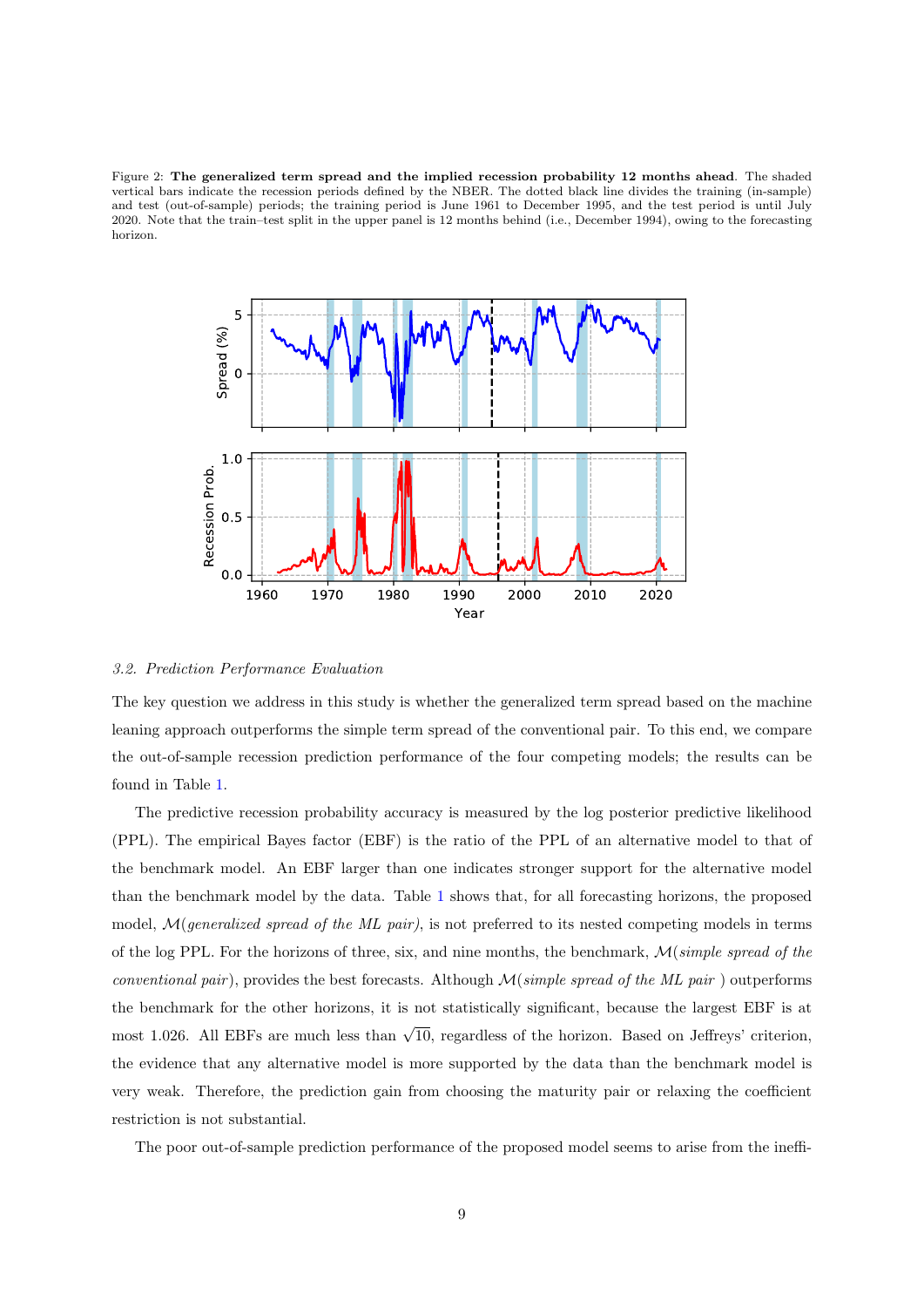ciency due to the coefficient estimation, as pointed out in the equity return prediction literature [\(Welch](#page-18-8) [and Goyal,](#page-18-8) [2008;](#page-18-8) [DeMiguel et al.,](#page-17-12) [2009\)](#page-17-12). The pair selection itself, which is relatively less subject to the estimation error, could still be conducive to improving the recession prediction. We can easily test this conjecture by comparing the models  $\mathcal{M}(simple\;spread\; of\; the\; ML\; pair)$  and  $\mathcal{M}(generalized\; spread\; of\; the\; M\; is\; 1)$ conventional pair). Given that the EBF measures the prediction performance of an alternative model relative to the benchmark, the reciprocal of the EBFs of  $\mathcal{M}(simple\ spread\ of\ the\ ML\ pair)$  presents the inefficiency from the pair selection. Similarly, the reciprocal of the EBFs of  $\mathcal{M}(generalized spread of the$ conventional pair ) quantifies the coefficient estimation risk. The EBFs from the simple spread of the ML pair are larger than or equal to those from the generalized spread of the conventional pair, regardless of the horizon. As a result, the inefficiency is attributed more to the coefficient estimation than it is to the pair selection.

We evaluate the area under the ROC curve (hereafter, ROC-AUC) as a supplementary performance evaluation to the log PPL. The ROC curve presents a collection of the (false positive rate, true positive rate) coordinates for various decision thresholds between zero and one. The true positive rate is the ratio of correct predictions among real recessions (i.e., related to type-II error). The false positive rate is the ratio of incorrect predictions among real non-recessions (i.e., related to type-I error). Similar to the log PPL, the ROC-AUC captures the predictive power of the model without any specific decision threshold; the value is one for a perfect model, and 0.5 for a random guess. The ROC-AUC is an established performance measure in machine learning [\(Bradley,](#page-17-13) [1997\)](#page-17-13), and has recently been used in the context of recession prediction by [Bauer and Mertens](#page-17-8) [\(2018b\)](#page-17-8) and [Tsang and Wu](#page-18-9) [\(2019\)](#page-18-9).

Figure [3](#page-10-0) depicts the ROCs for six forecasting horizons, and Table [1](#page-7-0) reports the ROC-AUCs. These results provide evidence in favor of  $\mathcal{M}(simple\ spread\ of\ the\ ML\ pair)$  in terms of ROC-AUC. The simple spread of the ML pair in the test period exhibits the largest ROC-AUC in most forecasting horizons. Nevertheless, the difference between the ROC-AUCs of  $\mathcal{M}(simple\ spread\ of\ the\ ML\ pair)$  and the benchmark is not substantial in any of the horizons.

Although not intended, our findings validate the widely used, but seemingly ad hoc conventional term spread. Recall that we attempt to find the best yield pair for recession probability prediction without imposing any restrictions. The machine learning approach does not base its results on economic theory or academic norms, but only on the best (in-sample) prediction performance. However, the findings support using the conventional 10-year and three-month term spread surprisingly well, in that, the pairs from the machine learning similarly consist of one long- and one short-term yield, and that the coefficients have the opposite signs with similar magnitudes, in the absolute sense. Although the machine learning approach chooses a slightly different pair from the (ten-year, three-month) combination and the coefficient ratio modestly deviates from one, the resultant out-of-sample prediction performance is not distinguishable from that of the conventional term spread.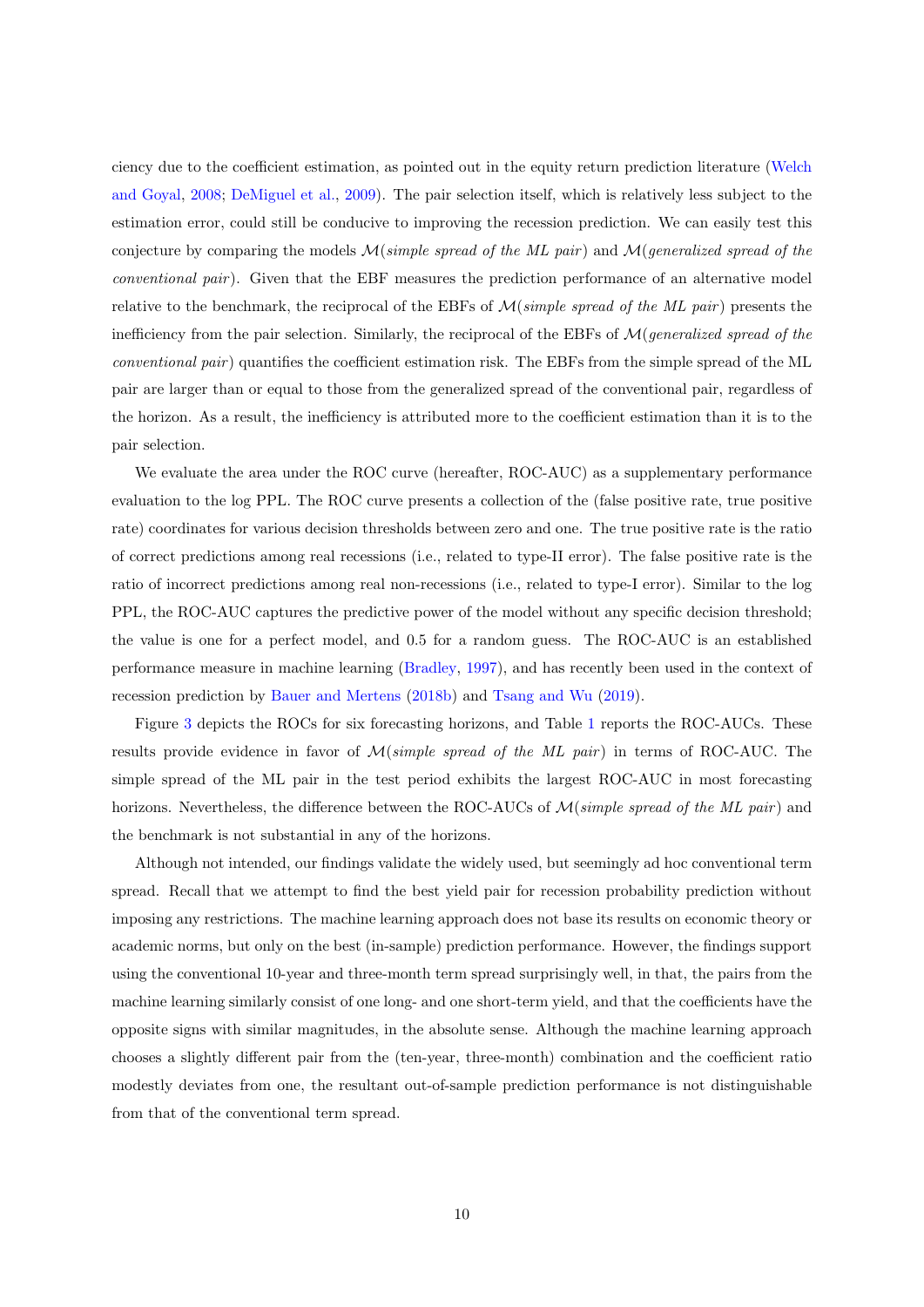<span id="page-10-0"></span>Figure 3: The receiver operating characteristic (ROC) curves for several forecasting horizons The lines A, B, C, and D indicate the results for the generalized spread of the ML pair, the simple spread of ML pair, the generalized spread of the conventional pair, and the simple spread of the conventional pair, respectively. The area under the ROC curve is given in parentheses. The ROC curves are evaluated from the test period, where the training period is 1961–1995.

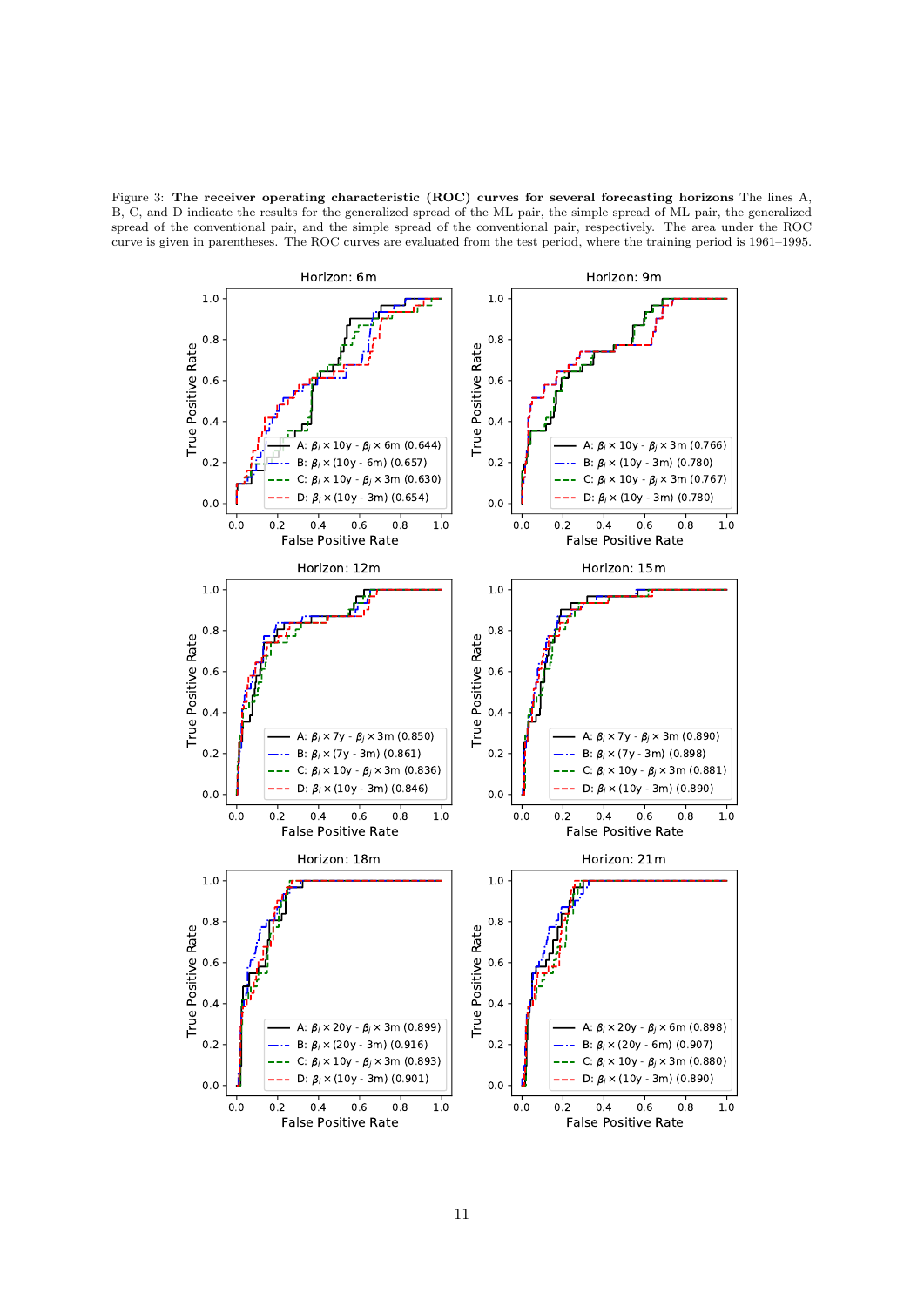#### 3.3. Robustness Checks

In this subsection, we conduct various robustness checks to ensure that our findings do not result from a specific choice of training/test samples or oversampling and missing variable problems.

#### 3.3.1. Training and Test Periods

First, we try alternative training and test periods. Tables [2](#page-12-0) and [3](#page-13-0) show the results when the training period extends to 2005 and 2015, respectively. Accordingly, there are fewer recession events in the alternative test periods. Although the specific choice of the best pair varies slightly, the three key findings remain unchanged: (i) the pair chosen using machine learning consists of one short-term and one long-term yield, with coefficients of opposite signs; (ii)  $M(simple\ spread\ of\ the\ ML\ pair)$  seems to be the best in terms of the log PPL, particularly for a longer forecasting horizon; and (iii) the maturity pair selection or coefficient estimation separating the effects of the short- and long-term yields does not improve the predictive accuracy significantly. In particular, the largest EBFs in Tables [2](#page-12-0) and [3](#page-13-0) are 1.097 and 1.114, respectively. These EBFs imply that the model weights on the best alternative model are less than 0.53 in an empirical Bayesian model averaging framework. Consequently, the contribution of the machine learning approach to the improvement of the log PPL is at most marginal, if any.

Note that if the training period extends to 2005 or 2015, there are only one or two recession events in the out-of-sample data set. Thus, the prediction that recessions will be absent would be correct almost all the time. As a result, the AUC becomes close to one, particularly for long forecasting horizons, and may not work effectively as a valid measure of prediction performance.

#### 3.3.2. Imbalanced Classification

The forecasting of recessions has a typical imbalanced classification problem in the sense that the period of a recession  $(y_t = 1)$  forms only a small fraction of the whole sample period. In such problems, the trained models are heavily skewed to the majority class (i.e., non-recession), and the prediction on the minority class (i.e., recession) is very poor. A machine learning practice that avoids this issue applies a weight that is inversely proportional to the frequency of each class, which equalizes the importance of the two classes. If the ratio of the recession in the training period is r, the log likelihood is modified to

<span id="page-11-0"></span>
$$
\log L(\beta_0, \beta) = \sum_{t+k \in \mathcal{T}} w_{t+k} \left( y_{t+k} \ln(\hat{y}_{t+k}) + (1 - y_{t+k}) \ln(1 - \hat{y}_{t+k}) \right),\tag{3}
$$

where

$$
w_{t} = \begin{cases} \frac{1}{2r} & \text{if } y_{t} = 1\\ \frac{1}{2(1-r)} & \text{if } y_{t} = 0 \end{cases}.
$$

This is equivalent to oversampling the recession observations  $(1 - r)/r$  times. Note that the original log likelihood, equation [\(2\)](#page-3-1), is recovered when the recession and non-recession periods are equally balanced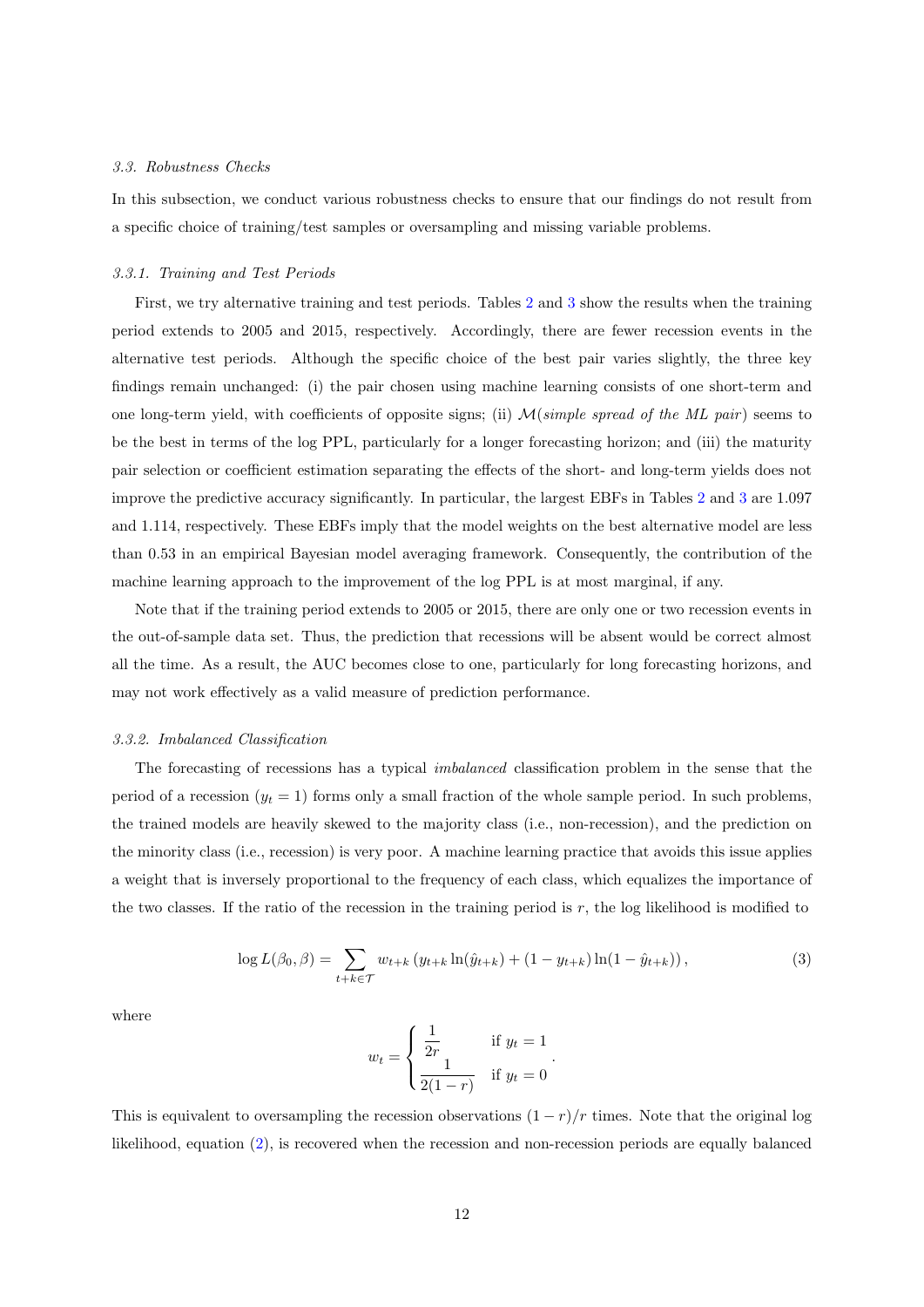<span id="page-12-0"></span>Table 2: Pair and coefficient selection from the training period, 1961–2005 Panel A presents the results for the best pair and coefficients selected by machine leaning for several forecasting horizons. Panel B presents the recession prediction performance for the simple term spread of the pair selected in Panel A. Panel C (D) presents the performance for the generalized (simple) term spread of the conventional 10-year and three-month pair.  $\lambda$  is the strength of the  $L_1$ penalty, AUC<sub>train</sub> (AUC<sub>test</sub>) is the area under the ROC in the training (test) period, log L (log PPL) is the average log likelihood (PPL) in the training (test) period, and the EBF is the ratio of the PPL of an alternative model to that of the benchmark model. The longest maturity in the sample is 20 years.

| Horizon                                    | Pair      | $\overline{\beta}$                                   | $\lambda$ | $AUC_{train}$ | $AUC_{test}$ | log L    | $log$ PPL | EBF         |
|--------------------------------------------|-----------|------------------------------------------------------|-----------|---------------|--------------|----------|-----------|-------------|
| Panel A. Generalized spread of the ML pair |           |                                                      |           |               |              |          |           |             |
| 3                                          | (10y, 6m) | $(0.414, -0.713)$                                    | 0.933     | 0.851         | 0.605        | $-0.278$ | $-0.551$  | 0.904       |
| $\sqrt{6}$                                 | (10y, 3m) | $(0.597, -0.901)$                                    | 2.297     | 0.925         | 0.655        | $-0.248$ | $-0.518$  | 0.945       |
| $\boldsymbol{9}$                           | (10y, 3m) | $(1.174, -1.426)$                                    | 0.616     | 0.946         | 0.749        | $-0.220$ | $-0.474$  | 0.944       |
| 12                                         | (20y, 3m) | $(0.486, -0.695)$                                    | 5.278     | 0.924         | 0.844        | $-0.262$ | $-0.381$  | 0.953       |
| 15                                         | (20y, 3m) | $(0.659, -0.789)$                                    | 2.144     | 0.874         | 0.913        | $-0.282$ | $-0.324$  | 0.955       |
| $18\,$                                     | (20y, 6m) | $(0.573, -0.663)$                                    | 1.741     | 0.822         | 0.967        | $-0.310$ | $-0.303$  | 0.970       |
| 21                                         | (20y, 1y) | $(0.636, -0.685)$                                    | 0.536     | 0.759         | 0.982        | $-0.334$ | $-0.293$  | 1.000       |
| 24                                         | (20y, 1y) | $(0.397, -0.434)$                                    | 1.414     | 0.679         | 0.985        | $-0.356$ | $-0.310$  | $1.013\,$   |
|                                            |           | Panel B. Simple spread of the ML pair                |           |               |              |          |           |             |
| $\sqrt{3}$                                 | (10y, 6m) | $(0.907, -0.907)$                                    |           | 0.784         | 0.501        | $-0.305$ | $-0.459$  | 0.991       |
| $\,6$                                      | (10y, 3m) | $(1.240, -1.240)$                                    |           | 0.870         | 0.582        | $-0.266$ | $-0.461$  | 1.000       |
| $\boldsymbol{9}$                           | (10y, 3m) | $(1.606, -1.606)$                                    |           | 0.917         | $0.715\,$    | $-0.232$ | $-0.416$  | 1.000       |
| 12                                         | (20y, 3m) | $(1.268, -1.268)$                                    |           | 0.903         | 0.802        | $-0.253$ | $-0.368$  | 0.965       |
| $15\,$                                     | (20y, 3m) | $(1.023, -1.023)$                                    |           | 0.859         | 0.906        | $-0.282$ | $-0.298$  | 0.980       |
| $18\,$                                     | (20y, 6m) | $(0.825, -0.825)$                                    |           | 0.809         | 0.966        | $-0.309$ | $-0.280$  | 0.992       |
| 21                                         | (20y, 1y) | $(0.750, -0.750)$                                    |           | 0.753         | 0.985        | $-0.334$ | $-0.281$  | 1.012       |
| 24                                         | (20y, 1y) | $(0.547, -0.547)$                                    |           | 0.677         | 0.988        | $-0.355$ | $-0.294$  | 1.029       |
|                                            |           | Panel C. Generalized spread of the conventional pair |           |               |              |          |           |             |
| $\sqrt{3}$                                 | (10y, 3m) | $(0.399, -0.724)$                                    |           | 0.860         | 0.571        | $-0.280$ | $-0.562$  | $\,0.894\,$ |
| $\,6$                                      | (10y, 3m) | $(0.839, -1.142)$                                    |           | 0.926         | 0.637        | $-0.244$ | $-0.551$  | 0.914       |
| $\boldsymbol{9}$                           | (10y, 3m) | $(1.217, -1.469)$                                    |           | 0.946         | 0.747        | $-0.220$ | $-0.480$  | $\,0.939\,$ |
| 12                                         | (10y, 3m) | $(1.105, -1.290)$                                    |           | 0.926         | 0.838        | $-0.244$ | $-0.377$  | 0.957       |
| $15\,$                                     | (10y, 3m) | $(0.864, -0.995)$                                    |           | 0.863         | $\,0.924\,$  | $-0.283$ | $-0.309$  | 0.970       |
| 18                                         | (10y, 3m) | $(0.628, -0.746)$                                    |           | 0.799         | 0.969        | $-0.315$ | $-0.296$  | 0.977       |
| 21                                         | (10y, 3m) | $(0.412, -0.512)$                                    |           | 0.714         | $\,0.975\,$  | $-0.345$ | $-0.308$  | $\,0.985\,$ |
| 24                                         | (10y, 3m) | $(0.243, -0.315)$                                    |           | $\,0.634\,$   | 0.977        | $-0.367$ | $-0.329$  | 0.994       |
|                                            |           | Panel D. Simple spread of the conventional pair      |           |               |              |          |           |             |
| $\,3$                                      | (10y, 3m) | $(0.811, -0.811)$                                    |           | 0.775         | 0.478        | $-0.313$ | $-0.450$  | 1.000       |
| $\,6$                                      | (10y, 3m) | $(1.240, -1.240)$                                    |           | 0.870         | $\,0.582\,$  | $-0.266$ | $-0.461$  | $1.000\,$   |
| $\boldsymbol{9}$                           | (10y, 3m) | $(1.606, -1.606)$                                    |           | 0.917         | 0.715        | $-0.232$ | $-0.416$  | 1.000       |
| $12\,$                                     | (10y, 3m) | $(1.407, -1.407)$                                    |           | 0.905         | 0.823        | $-0.251$ | $-0.333$  | 1.000       |
| 15                                         | (10y, 3m) | $(1.077, -1.077)$                                    |           | 0.851         | 0.920        | $-0.287$ | $-0.279$  | 1.000       |
| $18\,$                                     | (10y, 3m) | $(0.811, -0.811)$                                    |           | 0.781         | 0.971        | $-0.319$ | $-0.272$  | $1.000\,$   |
| 21                                         | (10y, 3m) | $(0.559, -0.559)$                                    |           | 0.695         | 0.979        | $-0.348$ | $-0.293$  | 1.000       |
| $24\,$                                     | (10y, 3m) | $(0.342, -0.342)$                                    |           | 0.617         | 0.978        | $-0.369$ | $-0.322$  | 1.000       |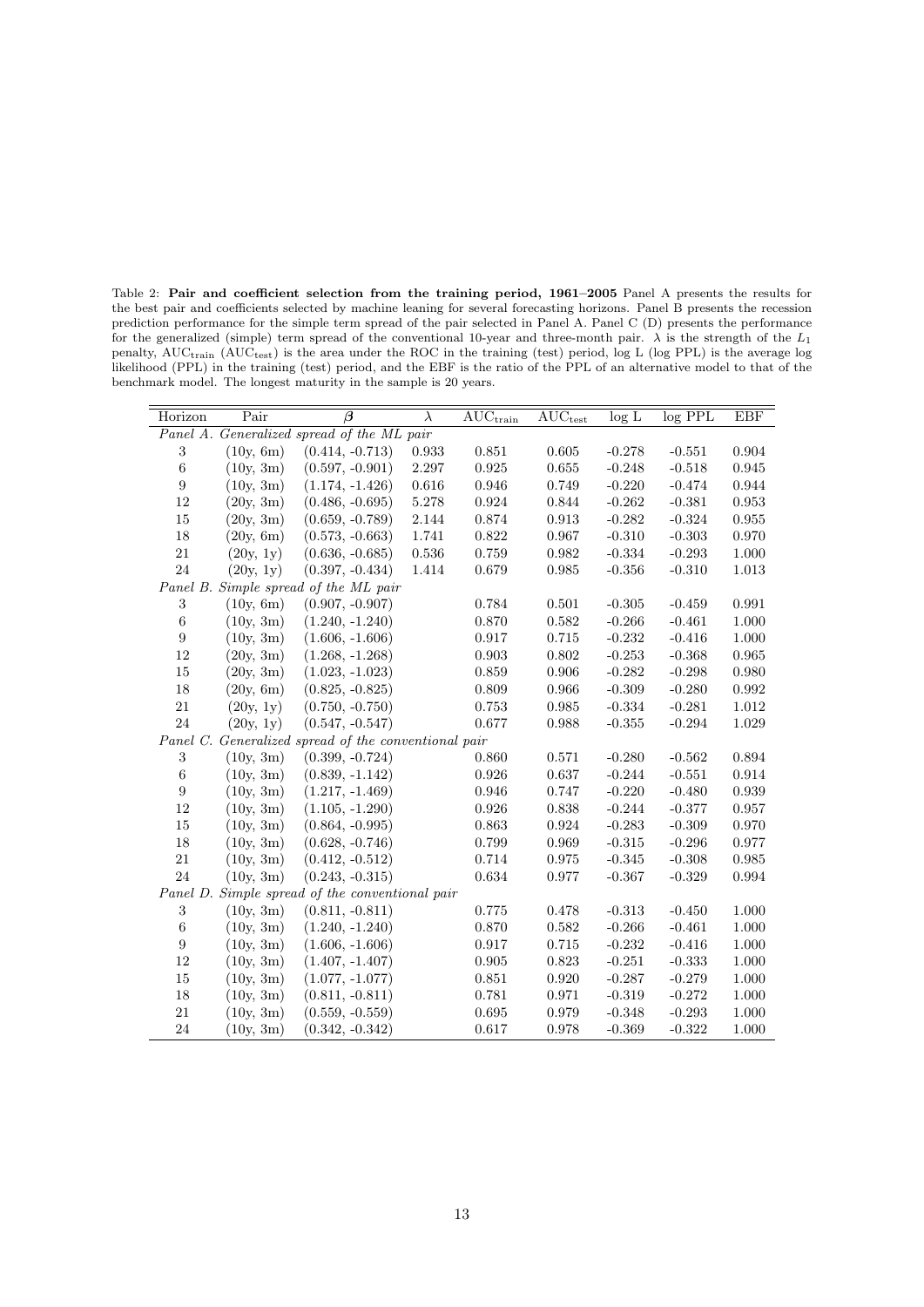<span id="page-13-0"></span>Table 3: Pair and coefficient selection from the training period, 1961–2015 Panel A presents the results for the best pair and coefficients selected by machine leaning for several forecasting horizons. Panel B presents the recession prediction performance for the simple term spread of the pair selected in Panel A. Panel C (D) presents the performance for the generalized (simple) term spread of the conventional 10-year and three-month pair.  $\lambda$  is the strength of the  $L_1$ penalty, AUC<sub>train</sub> (AUC<sub>test</sub>) is the area under the ROC in the training (test) period, log L (log PPL) is the average log likelihood (PPL) in the training (test) period, and the EBF is the ratio of the PPL of an alternative model to that of the benchmark model. The longest maturity in the sample is 20 years.

| Horizon                                    | Pair      | $\overline{\beta}$                                   | $\lambda$ | $\overline{\text{AUC}_{\text{train}}}$ | $AUC_{test}$ | log L    | $log$ PPL | EBF         |
|--------------------------------------------|-----------|------------------------------------------------------|-----------|----------------------------------------|--------------|----------|-----------|-------------|
| Panel A. Generalized spread of the ML pair |           |                                                      |           |                                        |              |          |           |             |
| 3                                          | (3y, 6m)  | $(0.398, -0.594)$                                    | 1.866     | 0.744                                  | 0.596        | $-0.328$ | $-0.309$  | 0.977       |
| $\,6$                                      | (10y, 3m) | $(0.302, -0.494)$                                    | 4.595     | 0.799                                  | 0.832        | $-0.313$ | $-0.282$  | 0.967       |
| $\boldsymbol{9}$                           | (7y, 3m)  | $(0.923, -1.074)$                                    | 1.414     | 0.867                                  | 0.988        | $-0.274$ | $-0.211$  | 0.980       |
| 12                                         | (7y, 3m)  | $(1.033, -1.147)$                                    | 1.231     | 0.883                                  | 1.000        | $-0.273$ | $-0.199$  | 0.987       |
| 15                                         | (20y, 3m) | $(0.609, -0.683)$                                    | 4.000     | 0.858                                  | 1.000        | $-0.297$ | $-0.233$  | 0.969       |
| $18\,$                                     | (20y, 3m) | $(0.481, -0.556)$                                    | 4.925     | 0.832                                  | 0.996        | $-0.315$ | $-0.253$  | 0.984       |
| 21                                         | (20y, 6m) | $(0.509, -0.539)$                                    | 3.249     | 0.793                                  | 1.000        | $-0.331$ | $-0.255$  | 1.002       |
| 24                                         | (20y, 1y) | $(0.631, -0.611)$                                    | 1.625     | 0.747                                  | 0.996        | $-0.344$ | $-0.249$  | 1.023       |
|                                            |           | Panel B. Simple spread of the ML pair                |           |                                        |              |          |           |             |
| $\sqrt{3}$                                 | (3y, 6m)  | $(1.102, -1.102)$                                    |           | 0.719                                  | 0.812        | $-0.340$ | $-0.288$  | 0.998       |
| $\,6$                                      | (10y, 3m) | $(0.883, -0.883)$                                    |           | 0.791                                  | 0.902        | $-0.314$ | $-0.248$  | 1.000       |
| $\boldsymbol{9}$                           | (7y, 3m)  | $(1.337, -1.337)$                                    |           | 0.859                                  | 0.996        | $-0.278$ | $-0.185$  | 1.006       |
| 12                                         | (7y, 3m)  | $(1.380, -1.380)$                                    |           | 0.876                                  | 1.000        | $-0.274$ | $-0.177$  | 1.009       |
| $15\,$                                     | (20y, 3m) | $(0.993, -0.993)$                                    |           | 0.855                                  | 1.000        | $-0.290$ | $-0.208$  | 0.994       |
| $18\,$                                     | (20y, 3m) | $(0.874, -0.874)$                                    |           | 0.828                                  | 0.988        | $-0.306$ | $-0.232$  | $1.004\,$   |
| 21                                         | (20y, 6m) | $(0.725, -0.725)$                                    |           | 0.789                                  | 1.000        | $-0.328$ | $-0.244$  | 1.014       |
| 24                                         | (20y, 1y) | $(0.698, -0.698)$                                    |           | 0.748                                  | $\,0.996\,$  | $-0.344$ | $-0.244$  | 1.028       |
|                                            |           | Panel C. Generalized spread of the conventional pair |           |                                        |              |          |           |             |
| $\sqrt{3}$                                 | (10y, 3m) | $(0.291, -0.481)$                                    |           | 0.735                                  | 0.660        | $-0.334$ | $-0.302$  | 0.984       |
| $\,6\,$                                    | (10y, 3m) | $(0.632, -0.795)$                                    |           | 0.809                                  | 0.864        | $-0.306$ | $-0.260$  | 0.988       |
| $\boldsymbol{9}$                           | (10y, 3m) | $(0.984, -1.108)$                                    |           | 0.858                                  | 0.988        | $-0.276$ | $-0.206$  | $\,0.985\,$ |
| 12                                         | (10y, 3m) | $(1.075, -1.159)$                                    |           | 0.875                                  | 1.000        | $-0.276$ | $-0.197$  | 0.989       |
| $15\,$                                     | (10y, 3m) | $(1.022, -1.071)$                                    |           | 0.859                                  | 1.000        | $-0.290$ | $-0.208$  | $\,0.994\,$ |
| 18                                         | (10y, 3m) | $(0.859, -0.910)$                                    |           | 0.828                                  | 0.992        | $-0.309$ | $-0.240$  | 0.996       |
| 21                                         | (10y, 3m) | $(0.648, -0.696)$                                    |           | 0.772                                  | $1.000\,$    | $-0.336$ | $-0.259$  | 0.998       |
| 24                                         | (10y, 3m) | $(0.484, -0.518)$                                    |           | 0.714                                  | 0.996        | $-0.359$ | $-0.271$  | 1.000       |
|                                            |           | Panel D. Simple spread of the conventional pair      |           |                                        |              |          |           |             |
| $\,3$                                      | (10y, 3m) | $(0.576, -0.576)$                                    |           | 0.699                                  | 0.814        | $-0.348$ | $-0.286$  | 1.000       |
| $\,6\,$                                    | (10y, 3m) | $(0.883, -0.883)$                                    |           | 0.791                                  | $\rm 0.902$  | $-0.314$ | $-0.248$  | $1.000\,$   |
| $\boldsymbol{9}$                           | (10y, 3m) | $(1.193, -1.193)$                                    |           | 0.854                                  | 0.996        | $-0.280$ | $-0.191$  | 1.000       |
| $12\,$                                     | (10y, 3m) | $(1.230, -1.230)$                                    |           | $\rm 0.872$                            | $1.000\,$    | $-0.277$ | $-0.186$  | 1.000       |
| 15                                         | (10y, 3m) | $(1.120, -1.120)$                                    |           | 0.857                                  | 1.000        | $-0.290$ | $-0.202$  | 1.000       |
| $18\,$                                     | (10y, 3m) | $(0.953, -0.953)$                                    |           | 0.821                                  | $\,0.992\,$  | $-0.310$ | $-0.237$  | $1.000\,$   |
| 21                                         | (10y, 3m) | $(0.733, -0.733)$                                    |           | 0.764                                  | 1.000        | $-0.337$ | $-0.258$  | 1.000       |
| $24\,$                                     | (10y, 3m) | $(0.542, -0.542)$                                    |           | 0.710                                  | 0.984        | $-0.359$ | $-0.271$  | 1.000       |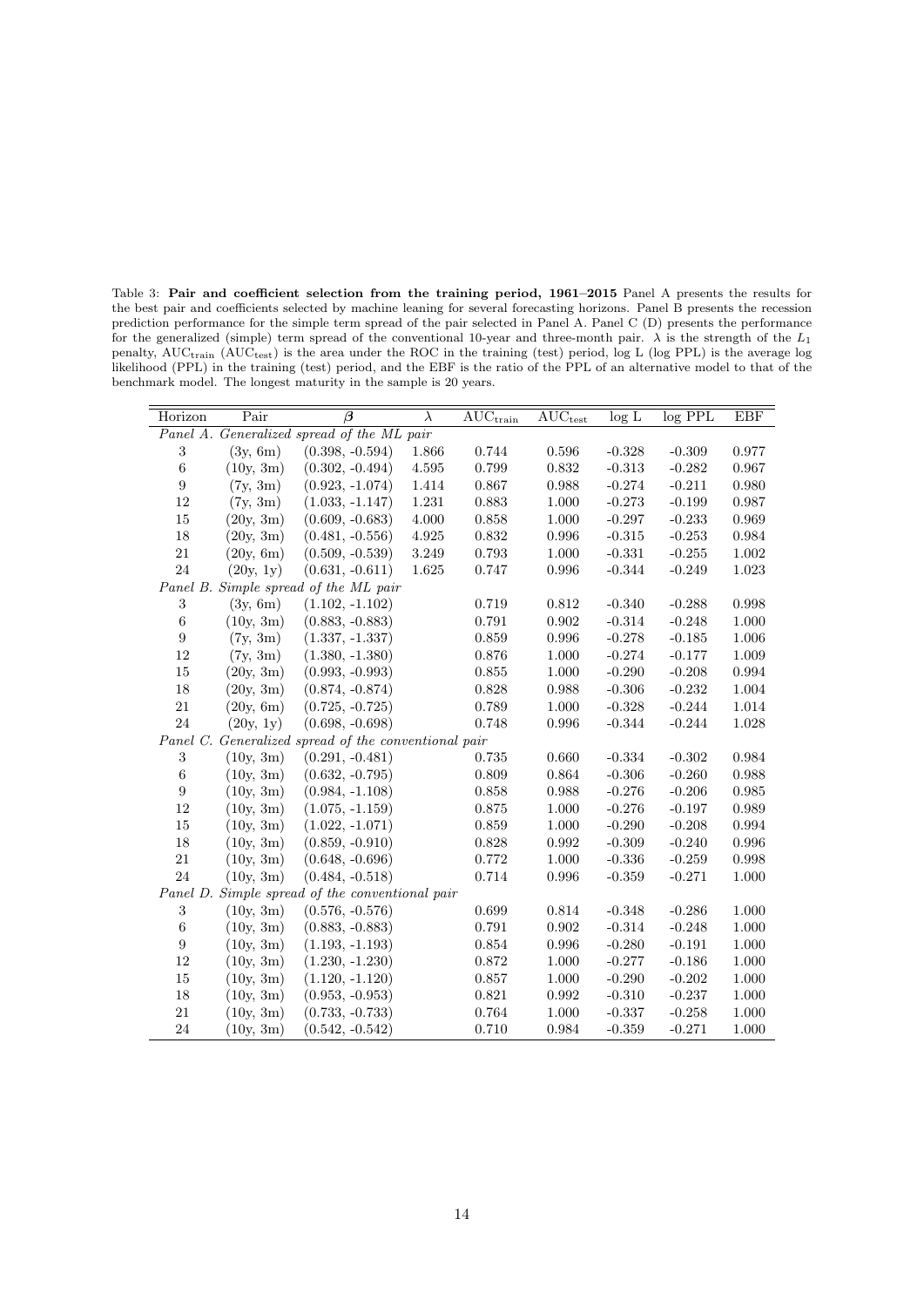as  $r = 1/2<sup>4</sup>$  $r = 1/2<sup>4</sup>$  $r = 1/2<sup>4</sup>$  Here, the ratio r is understood as a model parameter inferred from the training period. As such, the same  $r$  from the training period should be used for the log likelihood over the test period (i.e., log PPL).

Table [4](#page-15-0) reports the result for the case when the training period runs until 1995. Because the ratio of the recession during the training period is approximately  $r = 0.14$ , the weighted regression is equivalent to oversampling the recessions six times. Under this test, our main findings remain unchanged. In particular, the superior performance of the simple term spread (Panels B and D) over the generalized term spread (Panels A and C) is more pronounced than in Table [1.](#page-7-0)

#### 3.3.3. Control Variables

Finally, we repeat the analyses with additional recession predictors in order to account for the missing variable problem. Specifically, we include the leading business cycle indicator and ensure that the variable is always selected in the machine learning approach by excluding its coefficient in the  $L_1$  penalty term.<sup>[5](#page-0-0)</sup> We also consider the 30-year Treasury yield, which makes our training period start from 1982. This examination shows whether the yield pair from machine learning has any additional predictive ability beyond that which the leading indicator already explains. It is also worth checking whether a pair with one short-term and one long-term yield is still chosen by the machine learning method, even when the leading indicator is already controlled.[6](#page-0-0)

Table [5](#page-16-0) shows that even when the leading indicator is included as a default variable, the pair choice from machine learning is rarely affected: for most forecasting horizons, one long-term and one shortterm yield are still chosen, and the out-of-sample prediction performance is not improved significantly over that of the conventional 10-year–three-month pair. The weight for model averaging is again near 0.5, indicating that the performance of the pair from machine learning is almost equal to that of the conventional pair.

## <span id="page-14-0"></span>4. Conclusion

The ten-year and three-month term spread is widely accepted in estimating predictive recession probabilities. The contribution of our study is to provide a justification for using the conventional term spread to predict such probabilities. To this end, we formally and comprehensively test whether this prediction ability can be improved. We identify the optimal maturity pair, allowing for separate regression effects of short- and long-term interest rates. According to our empirical exercise, relaxing the restrictions on the maturity pair and coefficients does not improve the predictive ability of the yield curve, owing to

<sup>4</sup>For the implementation, we use the "balanced" option for the class weight parameter.

<sup>&</sup>lt;sup>5</sup>The US leading business cycle indicator is available from the Saint Louis Fed website.

 $6$ Because the 10-year–three-month spread is one component in the US leading indicator, we are ex ante agnostic about whether the pairs from machine learning are again composed of one short- and one long-term yield.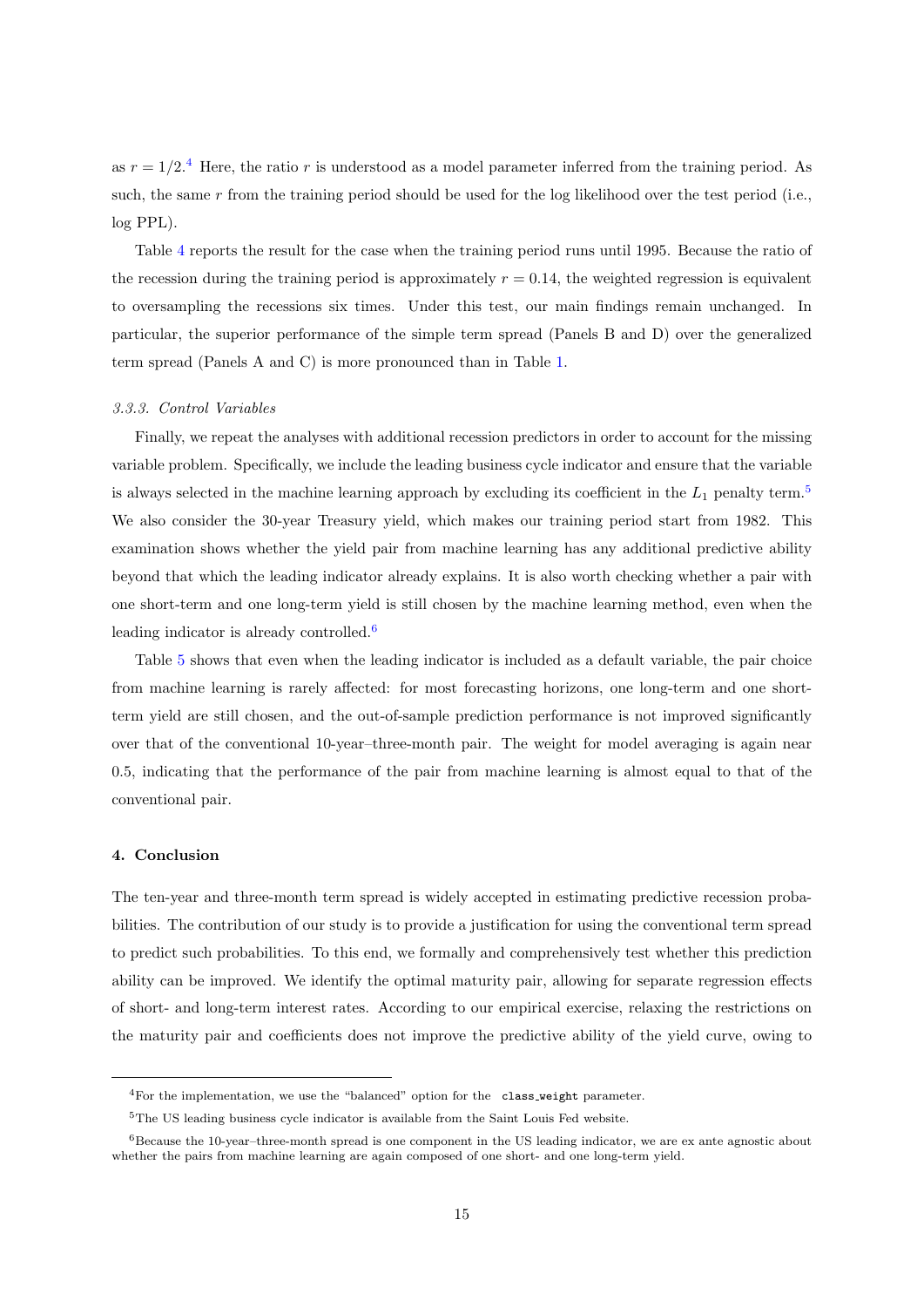<span id="page-15-0"></span>Table 4: Pair and coefficient selection with recession oversampling The results in this table are obtained using the weighted regression in equation [\(3\)](#page-11-0), which has an effect of oversampling one recession observation six (=  $(1 - r)/r$ ) times from the recession ratio,  $r = 0.14$ , in the training period, 1961–1995. Panel A presents the results of the best pair and coefficients selected by machine leaning for several forecasting horizons. Panel B presents the recession prediction performance for the simple term spread of the pair selected in Panel A. Panel C (D) presents the performance for the generalized (simple) term spread of the conventional 10-year and three-month pair.  $\lambda$  is the strength of the  $L_1$  penalty,  $AUC_{train}$  ( $AUC_{test}$ ) is the area under the ROC in the training (test) period, log L (log PPL) is the average log likelihood (PPL) in the training (test) period, and the EBF is the ratio of the PPL of an alternative model to that of the benchmark model. The longest maturity in the sample is 20 years.

| Horizon          | Pair      | $\overline{\beta}$                                   | $\lambda$  | $\overline{\mathrm{AUC}_\mathrm{train}}$ | $\overline{\text{AUC}_\text{test}}$ | log L    | log PPL  | <b>EBF</b>  |
|------------------|-----------|------------------------------------------------------|------------|------------------------------------------|-------------------------------------|----------|----------|-------------|
|                  |           | Panel A. Generalized spread of the ML pair           |            |                                          |                                     |          |          |             |
| $\sqrt{3}$       | (20y, 3m) | $(0.231, -0.691)$                                    | 7.464      | 0.889                                    | 0.516                               | $-0.448$ | $-1.259$ | 0.615       |
| $\,6\,$          | (20y, 3m) | $(0.576, -1.037)$                                    | 6.063      | 0.938                                    | 0.626                               | $-0.370$ | $-1.232$ | 0.618       |
| $\boldsymbol{9}$ | (20y, 3m) | $(0.440, -0.800)$                                    | $10.556\,$ | $\,0.932\,$                              | 0.745                               | $-0.402$ | $-0.822$ | 0.809       |
| 12               | (20y, 3m) | $(0.361, -0.630)$                                    | 12.126     | 0.901                                    | 0.807                               | $-0.465$ | $-0.632$ | 0.877       |
| $15\,$           | (20y, 3m) | $(0.622, -0.799)$                                    | 5.278      | 0.864                                    | 0.879                               | $-0.488$ | $-0.519$ | 0.927       |
| 18               | (20y, 6m) | $(0.720, -0.814)$                                    | 1.866      | 0.815                                    | 0.916                               | $-0.538$ | $-0.467$ | 0.997       |
| 21               | (20y, 1y) | $(0.708, -0.750)$                                    | 1.414      | 0.753                                    | 0.915                               | $-0.591$ | $-0.473$ | 1.052       |
| $24\,$           | (20y, 1y) | $(0.413, -0.435)$                                    | 2.639      | 0.671                                    | 0.895                               | $-0.642$ | $-0.531$ | 1.055       |
|                  |           | Panel B. Simple spread of the ML pair                |            |                                          |                                     |          |          |             |
| $\sqrt{3}$       | (20y, 3m) | $(0.827, -0.827)$                                    |            | 0.794                                    | $\,0.503\,$                         | $-0.550$ | $-0.859$ | 0.917       |
| $\,6\,$          | (20y, 3m) | $(1.208, -1.208)$                                    |            | 0.871                                    | 0.640                               | $-0.457$ | $-0.866$ | 0.891       |
| $\boldsymbol{9}$ | (20y, 3m) | $(1.384, -1.384)$                                    |            | 0.896                                    | 0.771                               | $-0.417$ | $-0.703$ | $\rm 0.911$ |
| $12\,$           | (20y, 3m) | $(1.372, -1.372)$                                    |            | 0.886                                    | 0.844                               | $-0.432$ | $-0.562$ | 0.940       |
| $15\,$           | (20y, 3m) | $(1.102, -1.102)$                                    |            | 0.850                                    | 0.898                               | $-0.487$ | $-0.454$ | 0.990       |
| 18               | (20y, 6m) | $(0.922, -0.922)$                                    |            | 0.801                                    | 0.924                               | $-0.540$ | $-0.436$ | 1.029       |
| 21               | (20y, 1y) | $(0.846, -0.846)$                                    |            | 0.746                                    | 0.920                               | $-0.590$ | $-0.456$ | 1.071       |
| 24               | (20y, 1y) | $(0.568, -0.568)$                                    |            | 0.669                                    | $\,0.904\,$                         | $-0.639$ | $-0.501$ | 1.087       |
|                  |           | Panel C. Generalized spread of the conventional pair |            |                                          |                                     |          |          |             |
| $\sqrt{3}$       | (10y, 3m) | $(0.642, -1.175)$                                    |            | $\rm 0.902$                              | $\,0.519\,$                         | $-0.426$ | $-1.519$ | $0.474\,$   |
| $\,6\,$          | (10y, 3m) | $(1.102, -1.655)$                                    |            | 0.940                                    | 0.631                               | $-0.346$ | $-1.443$ | 0.501       |
| $\boldsymbol{9}$ | (10y, 3m) | $(1.354, -1.839)$                                    |            | 0.941                                    | 0.764                               | $-0.332$ | $-1.035$ | 0.654       |
| 12               | (10y, 3m) | $(1.296, -1.599)$                                    |            | 0.916                                    | 0.832                               | $-0.387$ | $-0.655$ | 0.857       |
| 15               | (10y, 3m) | $(0.979, -1.149)$                                    |            | 0.859                                    | 0.877                               | $-0.480$ | $-0.482$ | 0.963       |
| 18               | (10y, 3m) | $(0.735, -0.845)$                                    |            | 0.796                                    | $\,0.893\,$                         | $-0.554$ | $-0.467$ | 0.997       |
| 21               | (10y, 3m) | $(0.478, -0.547)$                                    |            | 0.709                                    | 0.883                               | $-0.622$ | $-0.516$ | 1.008       |
| 24               | (10y, 3m) | $(0.269, -0.310)$                                    |            | $0.616\,$                                | 0.880                               | $-0.668$ | $-0.576$ | $1.009\,$   |
|                  |           | Panel D. Simple spread of the conventional pair      |            |                                          |                                     |          |          |             |
| $\sqrt{3}$       | (10y, 3m) | $(0.850, -0.850)$                                    |            | 0.794                                    | 0.522                               | $-0.555$ | $-0.772$ | 1.000       |
| $\,6$            | (10y, 3m) | $(1.270, -1.270)$                                    |            | 0.870                                    | 0.653                               | $-0.458$ | $-0.750$ | 1.000       |
| $\boldsymbol{9}$ | (10y, 3m) | $(1.511, -1.511)$                                    |            | 0.901                                    | 0.779                               | $-0.409$ | $-0.610$ | 1.000       |
| 12               | (10y, 3m) | $(1.513, -1.513)$                                    |            | 0.894                                    | 0.846                               | $-0.421$ | $-0.500$ | $1.000\,$   |
| 15               | (10y, 3m) | $(1.141, -1.141)$                                    |            | 0.850                                    | 0.889                               | $-0.492$ | $-0.444$ | 1.000       |
| 18               | (10y, 3m) | $(0.851, -0.851)$                                    |            | 0.783                                    | $\rm 0.901$                         | $-0.560$ | $-0.464$ | 1.000       |
| 21               | (10y, 3m) | $(0.559, -0.559)$                                    |            | 0.697                                    | 0.890                               | $-0.625$ | $-0.524$ | 1.000       |
| 24               | (10y, 3m) | $(0.320, -0.320)$                                    |            | 0.610                                    | 0.892                               | $-0.670$ | $-0.585$ | 1.000       |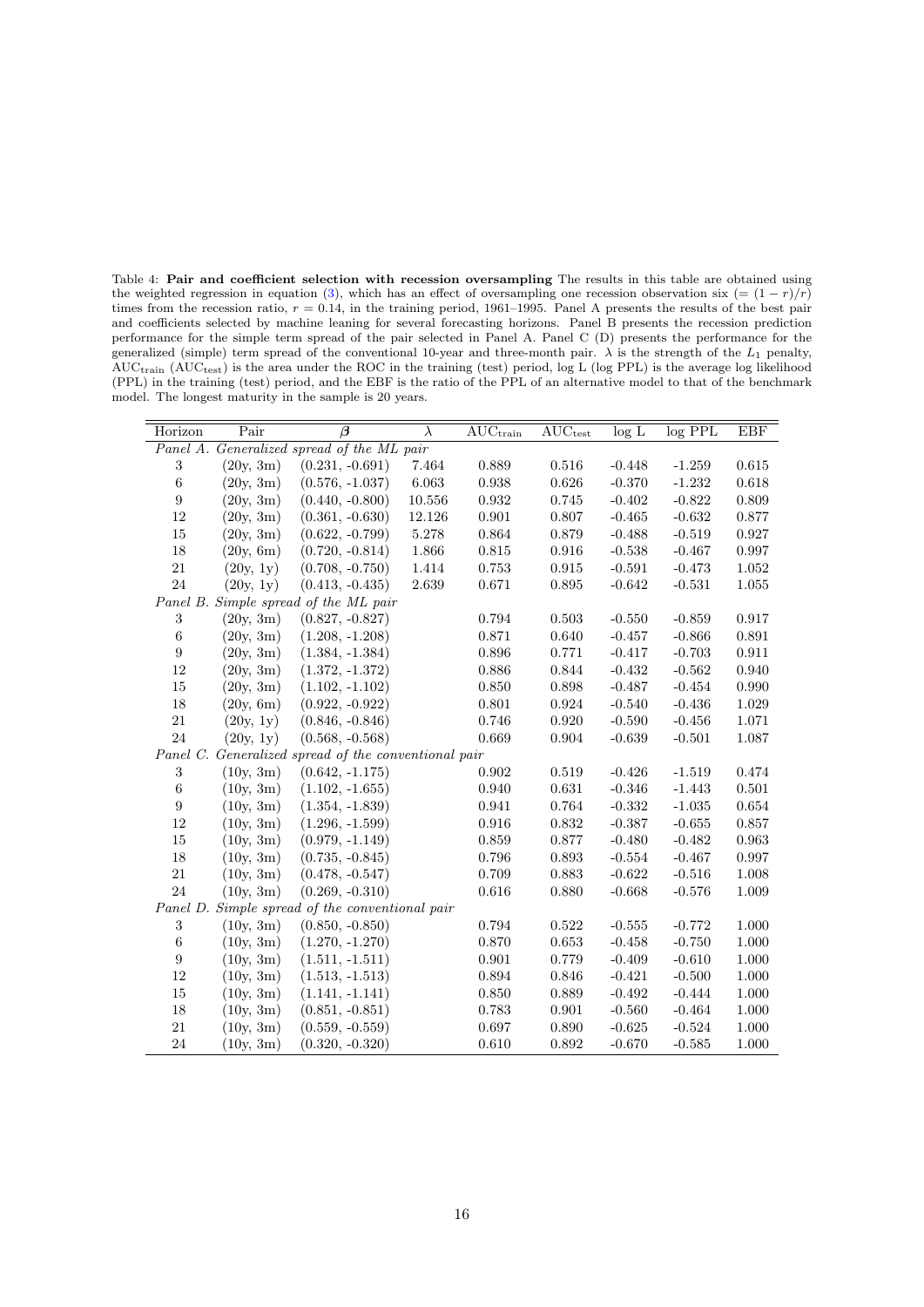<span id="page-16-0"></span>Table 5: Pair and coefficient selection with leading indicator included The results in this table are obtained by including the US leading indicator as a default variable, in addition to the ML or conventional pair. Panel A presents the results of the best pair and coefficients selected by machine leaning for several forecasting horizons. Panel B presents the recession prediction performance for the simple term spread of the pair selected in Panel A. Panel C (D) presents the performance for the generalized (simple) term spread of the conventional 10-year and three-month pair.  $\beta_{\text{LI}}$  is the coefficient of the leading indicator,  $\lambda$  is the strength of the  $L_1$  penalty, AUC<sub>train</sub> (AUC test) is the area under the ROC in the training (test) period, log L (log PPL) is the average log likelihood (PPL) in the training (test) period, and the EBF is the ratio of the PPL of an alternative model to that of the benchmark model. The training period is from June 1982 to December 1995. The longest maturity in the sample is 30 years.

| Horizon          | Pair      | $\overline{\beta}$                                   | $\overline{\beta_{\rm LI}}$ | $\lambda$ | $AUC_{train}$ | $\overline{\text{AUC}}_{\text{test}}$ | log L    | $log$ PPL | EBF         |
|------------------|-----------|------------------------------------------------------|-----------------------------|-----------|---------------|---------------------------------------|----------|-----------|-------------|
|                  |           | Panel A. Generalized spread of the ML pair           |                             |           |               |                                       |          |           |             |
| $\sqrt{3}$       | (30y, 3m) | $(0.632, -1.426)$                                    | 2.923                       | 0.354     | 0.983         | 0.878                                 | $-0.089$ | $-0.417$  | 0.797       |
| $\,6$            | (30y, 3m) | $(0.364, -0.627)$                                    | 1.020                       | 1.414     | 0.931         | 0.859                                 | $-0.165$ | $-0.311$  | $\,0.934\,$ |
| 9                | (30y, 3m) | $(1.005, -1.038)$                                    | 0.350                       | 0.812     | 0.926         | 0.823                                 | $-0.155$ | $-0.274$  | 0.988       |
| 12               | (30y, 3m) | $(1.091, -0.831)$                                    | 0.013                       | 1.516     | 0.977         | 0.845                                 | $-0.126$ | $-0.280$  | 0.996       |
| 15               | (30y, 3m) | $(1.752, -1.275)$                                    | 0.481                       | 1.000     | 1.000         | 0.912                                 | $-0.090$ | $-0.308$  | 0.927       |
| 18               | (30y, 3m) | $(1.375, -1.216)$                                    | $-0.150$                    | 1.072     | 0.986         | 0.915                                 | $-0.111$ | $-0.219$  | 1.013       |
| 21               | (30y, 3m) | $(1.130, -1.109)$                                    | $-0.854$                    | 1.231     | 0.980         | 0.881                                 | $-0.126$ | $-0.248$  | 1.005       |
| 24               | (30y, 6m) | $(0.688, -0.606)$                                    | $-0.862$                    | 1.414     | 0.924         | 0.888                                 | $-0.167$ | $-0.265$  | 0.983       |
|                  |           | Panel B. Simple spread of the ML pair                |                             |           |               |                                       |          |           |             |
| 3                | (30y, 3m) | $(0.886, -0.886)$                                    | 2.427                       |           | 0.979         | 0.927                                 | $-0.115$ | $-0.194$  | 0.997       |
| $\,6\,$          | (30y, 3m) | $(1.326, -1.326)$                                    | 1.262                       |           | 0.939         | 0.848                                 | $-0.150$ | $-0.268$  | 0.975       |
| $\boldsymbol{9}$ | (30y, 3m) | $(1.510, -1.510)$                                    | 0.290                       |           | 0.929         | 0.809                                 | $-0.146$ | $-0.290$  | 0.972       |
| 12               | (30y, 3m) | $(2.008, -2.008)$                                    | $-0.499$                    |           | $\,0.964\,$   | 0.821                                 | $-0.101$ | $-0.300$  | $0.977\,$   |
| 15               | (30y, 3m) | $(2.307, -2.307)$                                    | $-0.086$                    |           | 0.988         | 0.894                                 | $-0.084$ | $-0.246$  | 0.986       |
| 18               | (30v, 3m) | $(2.335, -2.335)$                                    | $-0.505$                    |           | 0.990         | 0.903                                 | $-0.084$ | $-0.235$  | 0.998       |
| 21               | (30y, 3m) | $(2.090, -2.090)$                                    | $-1.282$                    |           | 0.981         | 0.887                                 | $-0.096$ | $-0.250$  | 1.003       |
| 24               | (30y, 6m) | $(1.558, -1.558)$                                    | $-1.291$                    |           | $\,0.916\,$   | 0.897                                 | $-0.139$ | $-0.244$  | $1.003\,$   |
|                  |           | Panel C. Generalized spread of the conventional pair |                             |           |               |                                       |          |           |             |
| 3                | (10y, 3m) | $(0.438, -1.134)$                                    | $2.172\,$                   |           | 0.984         | 0.877                                 | $-0.097$ | $-0.381$  | 0.826       |
| $\,6\,$          | (10y, 3m) | $(0.926, -1.278)$                                    | 0.968                       |           | 0.938         | 0.792                                 | $-0.148$ | $-0.350$  | 0.898       |
| $\boldsymbol{9}$ | (10y, 3m) | $(1.300, -1.434)$                                    | 0.267                       |           | 0.928         | $\rm 0.813$                           | $-0.148$ | $-0.283$  | 0.979       |
| 12               | (10y, 3m) | $(2.013, -1.708)$                                    | $-0.132$                    |           | 0.981         | 0.832                                 | $-0.096$ | $-0.323$  | 0.954       |
| $15\,$           | (10y, 3m) | $(2.273, -1.887)$                                    | $0.418\,$                   |           | $1.000\,$     | 0.894                                 | $-0.073$ | $-0.314$  | 0.921       |
| 18               | (10y, 3m) | $(1.877, -1.838)$                                    | $-0.224$                    |           | 0.984         | 0.894                                 | $-0.097$ | $-0.228$  | 1.005       |
| $21\,$           | (10y, 3m) | $(1.630, -1.773)$                                    | $-0.997$                    |           | 0.976         | 0.861                                 | $-0.112$ | $-0.271$  | 0.983       |
| 24               | (10v, 3m) | $(1.148, -1.188)$                                    | $-1.057$                    |           | 0.895         | 0.878                                 | $-0.157$ | $-0.259$  | 0.989       |
|                  |           | Panel D. Simple spread of the conventional pair      |                             |           |               |                                       |          |           |             |
| 3                | (10y, 3m) | $(0.779, -0.779)$                                    | 2.453                       |           | 0.974         | 0.939                                 | $-0.123$ | $-0.191$  | 1.000       |
| $\,6\,$          | (10y, 3m) | $(1.310, -1.310)$                                    | 1.345                       |           | 0.934         | $\,0.893\,$                           | $-0.157$ | $-0.242$  | $1.000\,$   |
| 9                | (10y, 3m) | $(1.615, -1.615)$                                    | 0.394                       |           | 0.930         | 0.821                                 | $-0.146$ | $-0.261$  | 1.000       |
| 12               | (10y, 3m) | $(2.222, -2.222)$                                    | $-0.426$                    |           | 0.973         | 0.825                                 | $-0.093$ | $-0.276$  | $1.000\,$   |
| 15               | (10y, 3m) | $(2.589, -2.589)$                                    | 0.057                       |           | 0.998         | 0.892                                 | $-0.071$ | $-0.232$  | 1.000       |
| 18               | (10y, 3m) | $(2.371, -2.371)$                                    | $-0.370$                    |           | 0.984         | 0.893                                 | $-0.087$ | $-0.233$  | $1.000\,$   |
| 21               | (10y, 3m) | $(2.061, -2.061)$                                    | $-1.179$                    |           | 0.969         | 0.869                                 | $-0.105$ | $-0.253$  | 1.000       |
| 24               | (10y, 3m) | $(1.366, -1.366)$                                    | $-1.202$                    |           | 0.895         | 0.884                                 | $-0.153$ | $-0.247$  | 1.000       |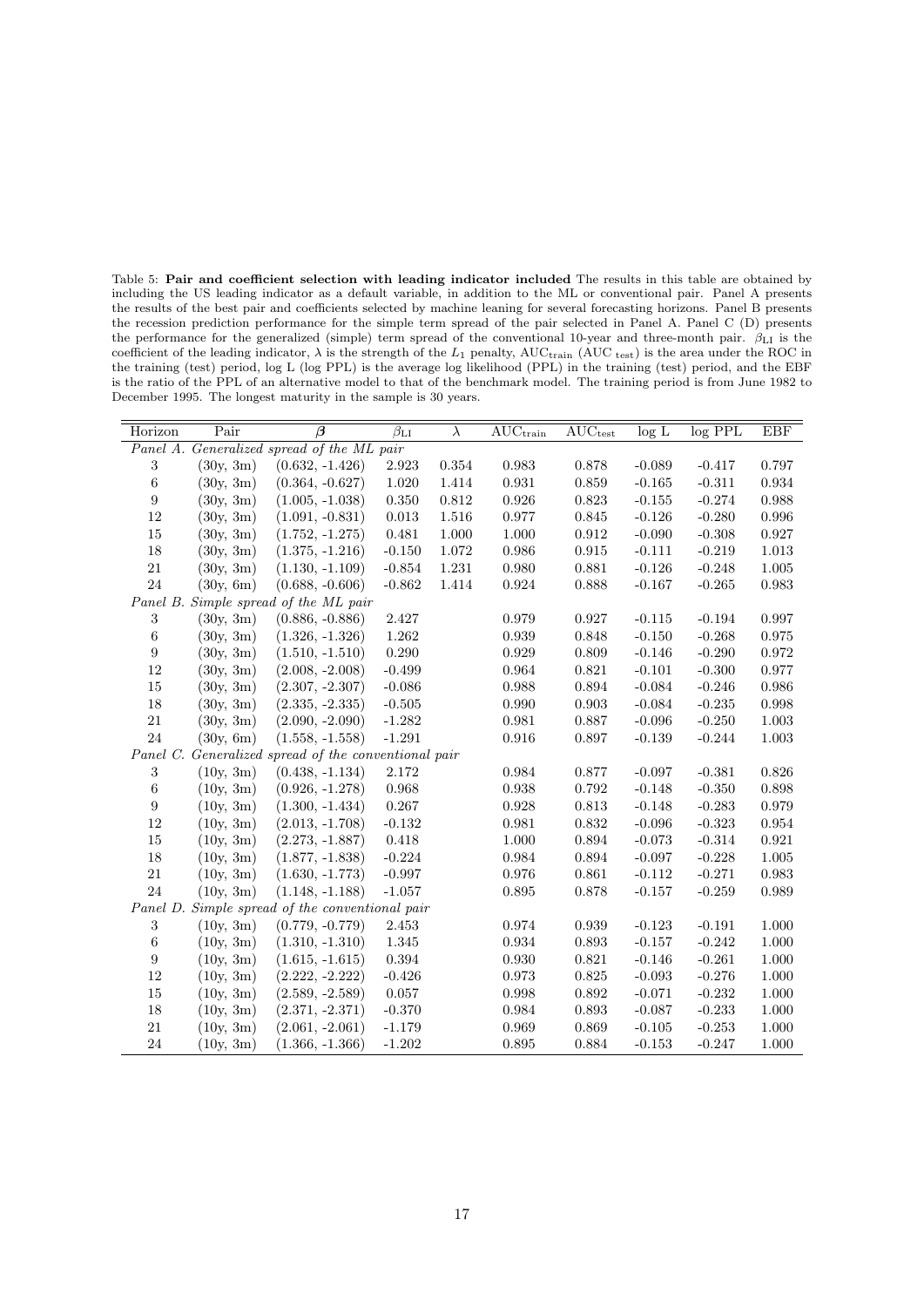the dominant estimation risk. This finding is not sensitive to the forecasting horizon, sample period, oversampling problem, or control variable.

# References

- <span id="page-17-7"></span>Bauer, M.D., Mertens, T.M., 2018a. Economic Forecasts with the Yield Curve. FRBSF Economic Letter 2018-07. Federal Reserve Bank of San Francisco. URL: [https:](https://www.frbsf.org/economic-research/publications/economic-letter/2018/march/economic-forecasts-with-yield-curve/) [//www.frbsf.org/economic-research/publications/economic-letter/2018/march/](https://www.frbsf.org/economic-research/publications/economic-letter/2018/march/economic-forecasts-with-yield-curve/) [economic-forecasts-with-yield-curve/](https://www.frbsf.org/economic-research/publications/economic-letter/2018/march/economic-forecasts-with-yield-curve/).
- <span id="page-17-8"></span>Bauer, M.D., Mertens, T.M., 2018b. Information in the Yield Curve about Future Recessions. FRBSF Economic Letter 2018-20. Federal Reserve Bank of San Francisco. URL: [https://www.frbsf.org/economic-research/publications/economic-letter/2018/](https://www.frbsf.org/economic-research/publications/economic-letter/2018/august/information-in-yield-curve-about-future-recessions/) [august/information-in-yield-curve-about-future-recessions/](https://www.frbsf.org/economic-research/publications/economic-letter/2018/august/information-in-yield-curve-about-future-recessions/).
- <span id="page-17-1"></span>Berge, T.J., Jordà, O., 2011. Evaluating the Classification of Economic Activity into Recessions and Expansions. American Economic Journal: Macroeconomics 3, 246–277. doi:[10.1257/mac.3.2.246](http://dx.doi.org/10.1257/mac.3.2.246).
- <span id="page-17-13"></span>Bradley, A.P., 1997. The use of the area under the ROC curve in the evaluation of machine learning algorithms. Pattern Recognition 30, 1145–1159. doi:[10.1016/S0031-3203\(96\)00142-2](http://dx.doi.org/10.1016/S0031-3203(96)00142-2).
- <span id="page-17-12"></span>DeMiguel, V., Garlappi, L., Uppal, R., 2009. Optimal Versus Naive Diversification: How Inefficient is the 1/N Portfolio Strategy? The Review of Financial Studies 22, 1915–1953. doi:[10.1093/rfs/hhm075](http://dx.doi.org/10.1093/rfs/hhm075).
- <span id="page-17-10"></span>Döpke, J., Fritsche, U., Pierdzioch, C., 2017. Predicting recessions with boosted regression trees. International Journal of Forecasting 33, 745–759. doi:[10.1016/j.ijforecast.2017.02.003](http://dx.doi.org/10.1016/j.ijforecast.2017.02.003).
- <span id="page-17-6"></span>Engstrom, E.C., Sharpe, S.A., 2018. The Near-Term Forward Yield Spread as a Leading Indicator: A Less Distorted Mirror. Finance and Economics Discussion Series 2018-055. Washington: Board of Governors of the Federal Reserve System. doi:[10.17016/FEDS.2018.055r1](http://dx.doi.org/10.17016/FEDS.2018.055r1).
- <span id="page-17-5"></span>Ergungor, O.E., 2016. Recession Probabilities. Economic Commentary 2016-09. Federal Reserve Bank of Cleveland. URL: [https://www.clevelandfed.org/en/newsroom-and-events/publications/](https://www.clevelandfed.org/en/newsroom-and-events/publications/economic-commentary/2016-economic-commentaries/ec-201609-recession-probabilities.aspx) [economic-commentary/2016-economic-commentaries/ec-201609-recession-probabilities.](https://www.clevelandfed.org/en/newsroom-and-events/publications/economic-commentary/2016-economic-commentaries/ec-201609-recession-probabilities.aspx) [aspx](https://www.clevelandfed.org/en/newsroom-and-events/publications/economic-commentary/2016-economic-commentaries/ec-201609-recession-probabilities.aspx).
- <span id="page-17-4"></span>Estrella, A., 2005. The Yield Curve as a Leading Indicator. Technical Report. Federal Reserve Bank of New York. URL: [https://www.newyorkfed.org/research/capital\\_markets/ycfaq.html](https://www.newyorkfed.org/research/capital_markets/ycfaq.html).
- <span id="page-17-3"></span>Estrella, A., Hardouvelis, G.A., 1991. The Term Structure as a Predictor of Real Economic Activity. The Journal of Finance 46, 555–576. doi:[10.1111/j.1540-6261.1991.tb02674.x](http://dx.doi.org/10.1111/j.1540-6261.1991.tb02674.x).
- <span id="page-17-0"></span>Estrella, A., Trubin, M., 2006. The Yield Curve as a Leading Indicator: Some Practical Issues. Current Issues in Economics and Finance July/August 2006 Volume 12, Number 5. Federal Reserve Bank of New York. URL: [https://www.newyorkfed.org/research/current\\_issues/ci12-5.html](https://www.newyorkfed.org/research/current_issues/ci12-5.html).
- <span id="page-17-9"></span>Gogas, P., Papadimitriou, T., Matthaiou, M., Chrysanthidou, E., 2015. Yield Curve and Recession Forecasting in a Machine Learning Framework. Computational Economics 45, 635–645. doi:[10.1007/](http://dx.doi.org/10.1007/s10614-014-9432-0) [s10614-014-9432-0](http://dx.doi.org/10.1007/s10614-014-9432-0).
- <span id="page-17-2"></span>Goyenko, R., Subrahmanyam, A., Ukhov, A., 2011. The Term Structure of Bond Market Liquidity and Its Implications for Expected Bond Returns. The Journal of Financial and Quantitative Analysis 46, 111–139. URL: <https://www.jstor.org/stable/23018519>.
- <span id="page-17-11"></span>Gürkaynak, R.S., Sack, B., Wright, J.H., 2006. The U.S. Treasury Yield Curve: 1961 to the Present. Finance and Economics Discussion Series 2006-28. Washington: Board of Governors of the Federal Reserve System. URL: <https://www.federalreserve.gov/pubs/feds/2006/200628/200628abs.html>.